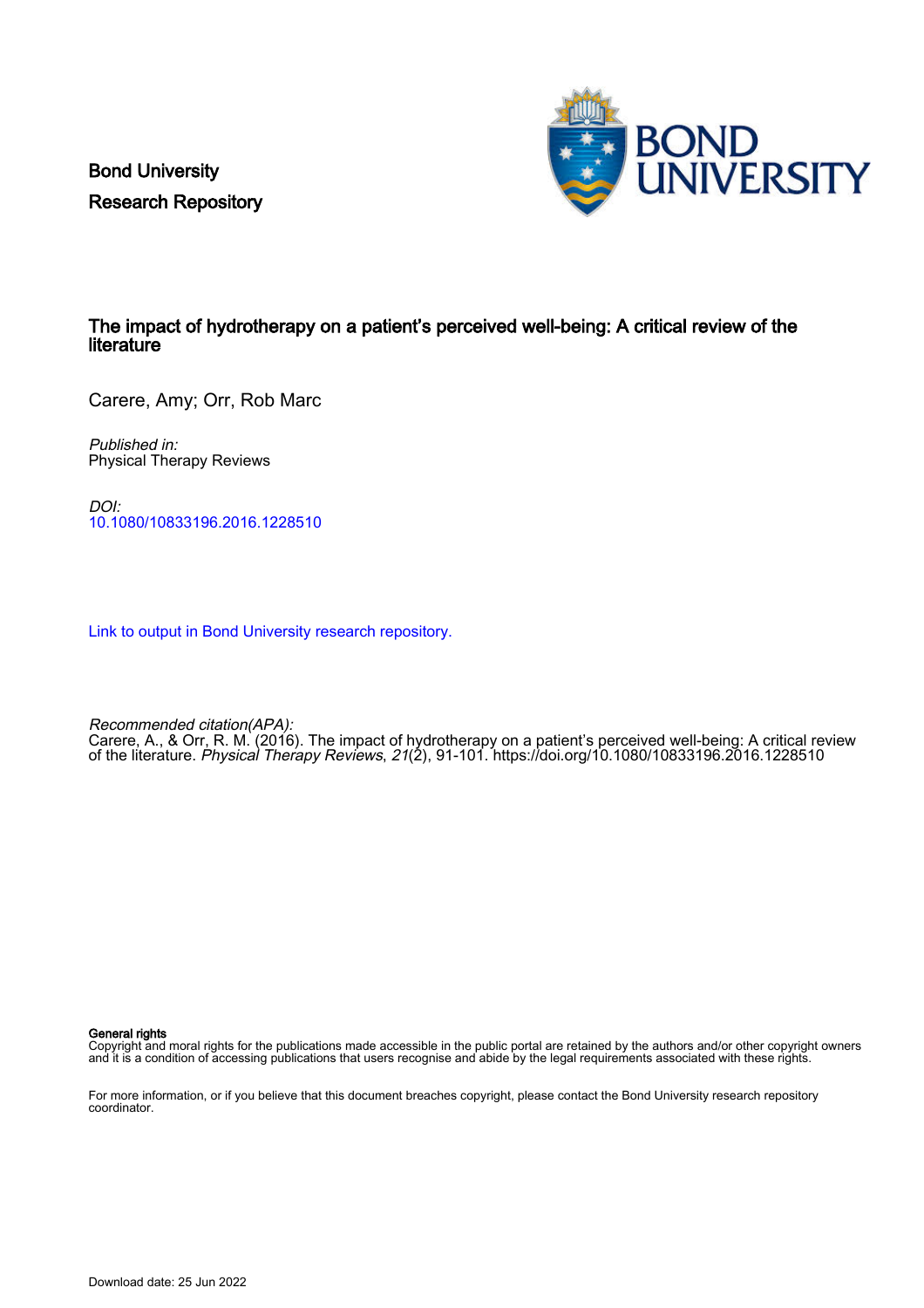# **The impact of hydrotherapy on a patient's perceived wellbeing: A critical review of the literature**

# **Short title: The impact of hydrotherapy on a patient's perceived wellbeing**

Ms. Amy Carere, DPhty, BSc (Hons) Kin Doctor of Physiotherapy Graduate Bond University Gold Coast, QLD 4229 Australia amycarere@gmail.com

Dr. Rob Orr, PhD, MPhty, BFET Assistant Professor of Physiotherapy Bond Institute of Health and Sport Bond University Gold Coast, QLD 4229 Australia rorr@bond.edu.au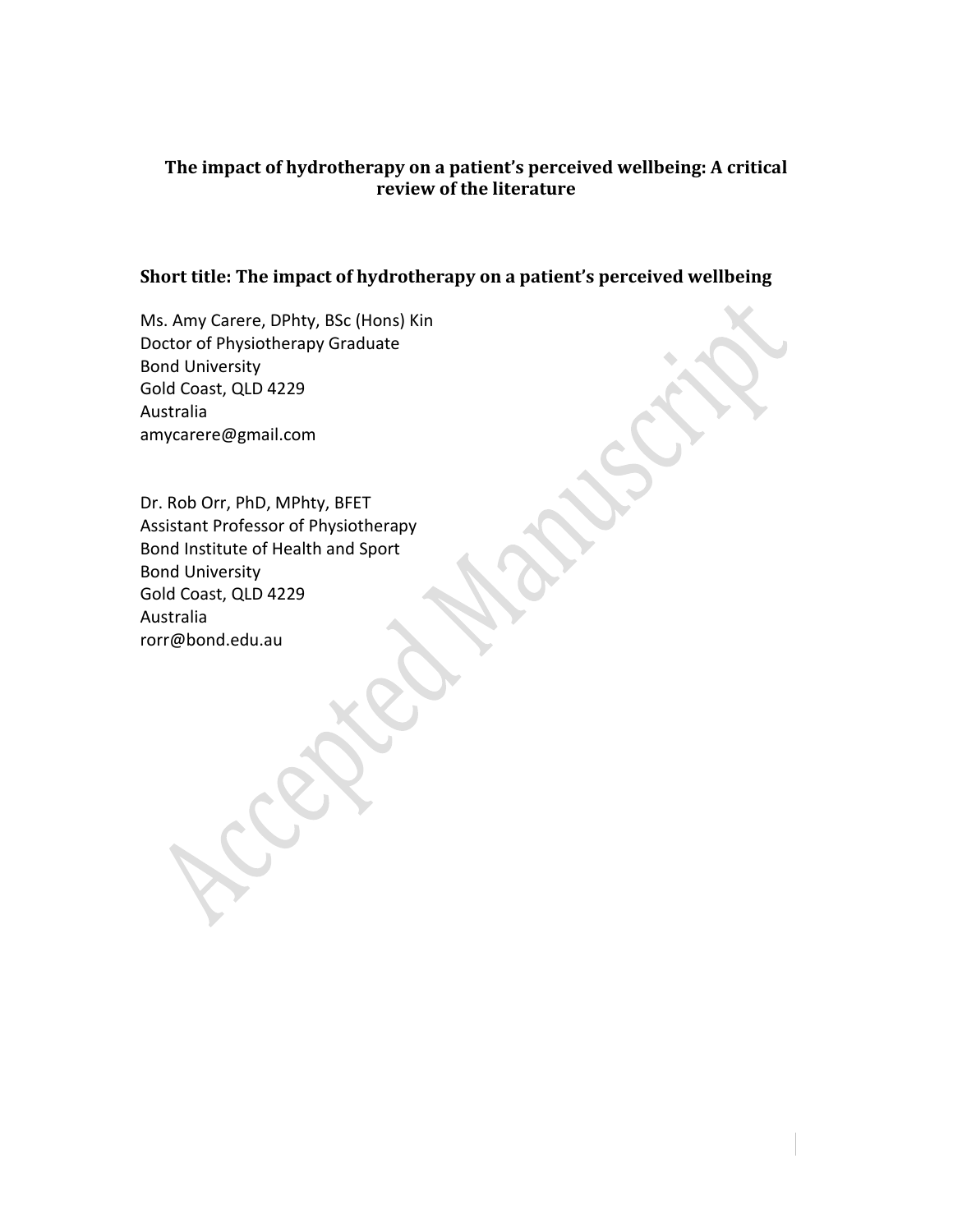#### **Abstract**

**Background:** Physiotherapists commonly use hydrotherapy as a treatment approach for various types of conditions. As hydrotherapy utilizes the hydrodynamic properties of water to promote relaxation and decrease pain perception, previous research has suggested that hydrotherapy may help to decrease the health burden of musculoskeletal conditions. The aim of this review was to critically examine literature investigating (a) the benefits of hydrotherapy on reducing pain and disability associated with chronic musculoskeletal conditions, and (b) report on literature findings regarding the perceived benefit of hydrotherapy on the wellbeing of adults with chronic musculoskeletal conditions. **Methods:** Select electronic databases were searched to identify relevant articles. Studies meeting the inclusion criteria were critically analyzed using the Downs and Black protocol with agreement between raters assessed via Kappa analysis. **Results:** Nine original articles addressing the benefits of hydrotherapy on adult populations with chronic musculoskeletal conditions were analysed. The mean critical appraisal score was  $73\%$  (Kappa = 0.87) with the evidence suggesting that hydrotherapy had a positive effect on pain, quality of life, condition related disability

and functional exercise capacity. It was also noted that following hydrotherapy, the perceived benefit of wellbeing was superior to land-based exercise protocols in cases where water temperature was within a thermoneutral range (33.5°C to 35.5°C).

**Conclusion:** Hydrotherapy helps to reduce the health burden of musculoskeletal conditions. Improvements in the perception of wellbeing are likely to occur following hydrotherapy that is conducted in water within the thermoneutral range. **Key Words:** Hydrotherapy; Therapeutic exercise; Quality of life; Aquatic therapy; Chronic condition.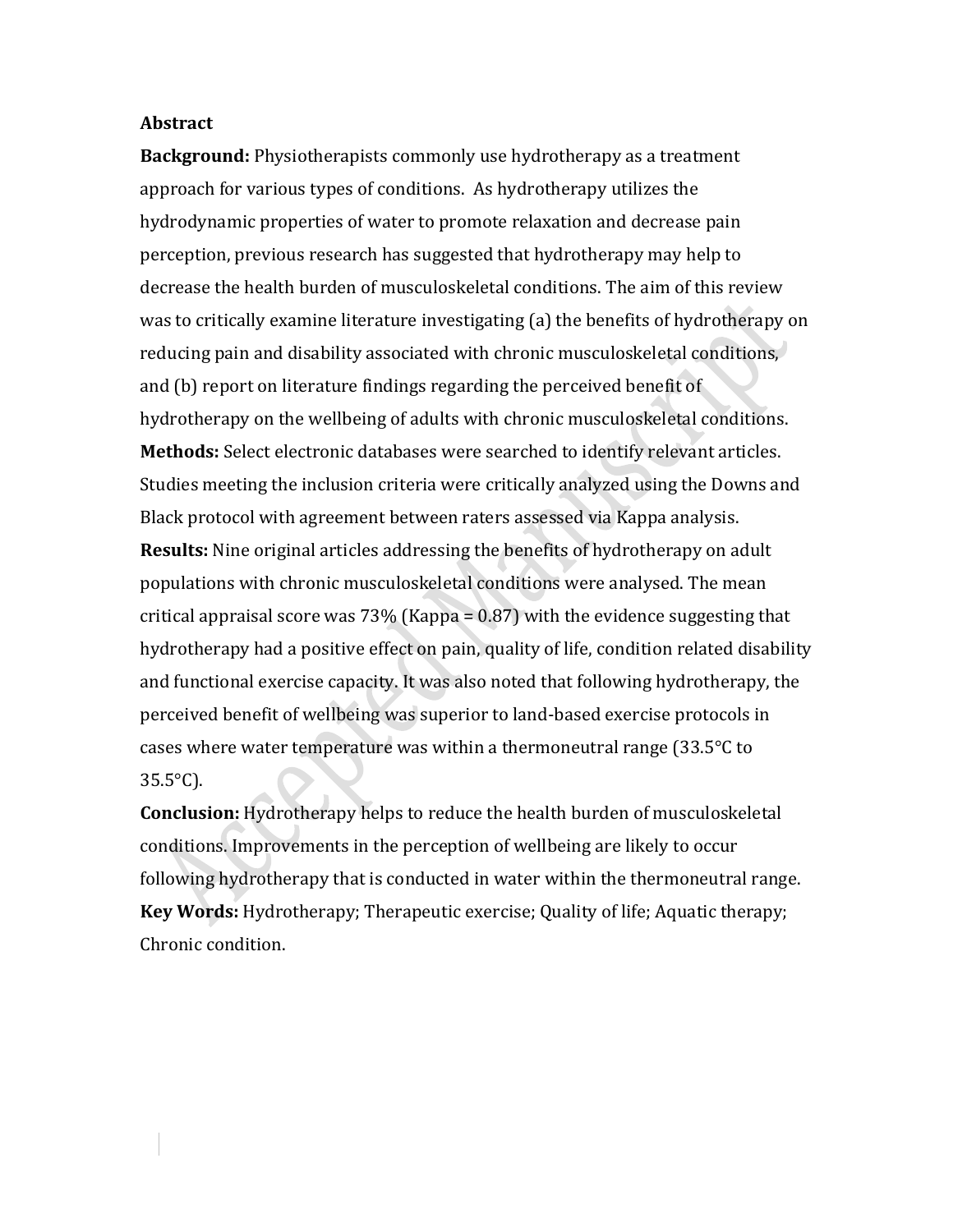## **INTRODUCTION**

Musculoskeletal (MSK) conditions are a major health burden worldwide.(1) MSK pain or more specifically chronic MSK pain (pain every day for 3 or more months) is an area which is under-reported in the research.(1) Over the past 40 years the prevalence of chronic MSK pain has increased two- to fourfold, causing disability within approximately 11% to 25% of adult populations worldwide.(1) Research suggests that the prevalence of MSK conditions will continue to increase.(1, 2) This surmise is based on the increasing sedentary lifestyle of adults, which in turn has led to higher proportions of overweight and obesity in adult populations worldwide.(1) Current evidence has identified links between obesity and the development of chronic MSK conditions, thus as obesity continues to increase, the proportion of the population suffering from MSK conditions is anticipated to increase as well.(1)

Currently research is focused on identifying the best treatment options for these types of conditions. Conclusive evidence has shown that exercise is the best nonpharmacological treatment for osteoarthritis (OA), chronic lower back pain (CLBP) and other chronic MSK conditions (2-4) as it helps to reduce condition related pain, improve physical function and enhance quality of life (QOL).(2, 4) Furthermore, research shows that exercise in water, often referred to as hydrotherapy, aquatic therapy or aquatic exercise, can help to decrease the burden of MSK conditions.(2) For the purpose of this review, the term hydrotherapy will be used to describe all water-based therapy including aquatic therapy and aquatic exercise.

Hydrotherapy sessions are performed in ordinary water (5) at a recommended temperature of 33.5°C to 35.5°C.(6) This temperature range helps to provide immediate and delayed therapeutic effects without over-cooling or over-heating during exercise.(6) In combination with water temperature, the compressive properties of water aid to promote muscle relaxation and reduce joint swelling.(5, 6) These compressive effects also help to increase muscle blood flow above dry land exercise by 225% in turn increasing the oxygen availability to skeletal muscles (6) and thereby helping to promote relaxation and tissue healing. In addition, as water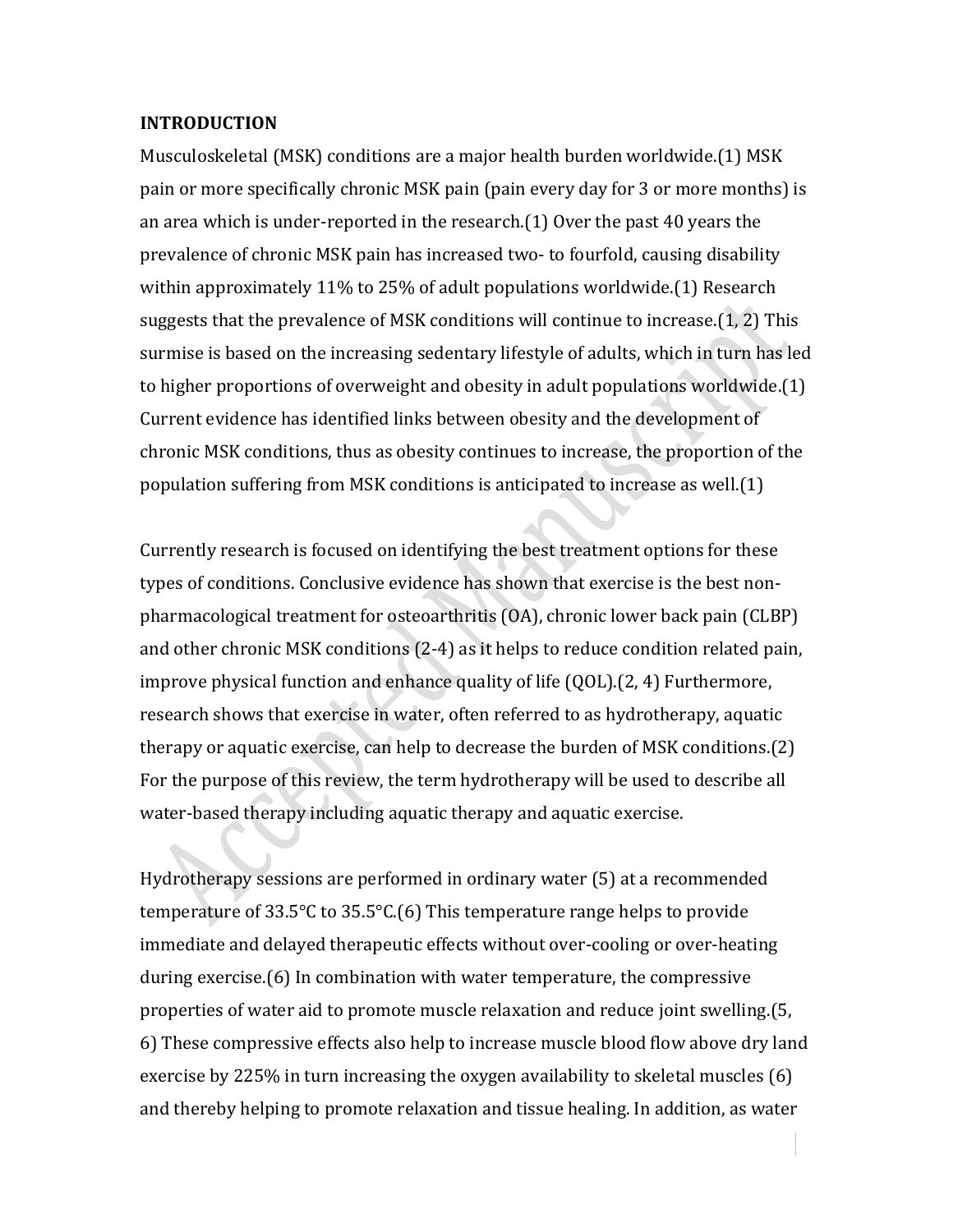immersion helps to decrease the gravitational load on the body,(6) hydrotherapy allows individuals to perform exercises that they may not be able to do on land.(7) Given these benefits of hydrotherapy, physiotherapists commonly use this modality as a treatment option for MSK conditions, and a variety of other conditions, as it allows the use of water's hydrodynamic properties in combination with movement to facilitate and restore function.(8)

Apart from the physiological effects, recent studies have started to assess the impact of hydrotherapy on wellbeing.(6) Wellbeing is a state of mental health or a person's psychological functioning which encompasses life satisfaction, happiness, selfesteem and the ability to develop and maintain relationships.(9) Within most studies, QOL outcome measures with a mental health component are utilized indirectly to make conclusions about the effects of hydrotherapy on wellbeing.(10- 12) By observing the effect of hydrotherapy on QOL, studies have shown that hydrotherapy helps to reduce anxiety scores and improve perceived wellbeing equal to, or greater than, land-based exercise (LBE) as warm water-immersion decreases sympathetic nervous system activity thereby increasing parasympathetic nervous system activity, eliciting a relaxation response.(6) Hydrotherapy also reduces the risk of falling during exercise to a greater extent than on land, once again impacting the wellbeing of the participant.(6)

Within current literature, there is a plethora of evidence outlining the physical benefits of hydrotherapy, yet a critical review of this literature is needed to summarize the evidence investigating the benefits of hydrotherapy on reducing pain and disability associated with chronic MSK conditions and how this can impact QOL. For the purpose of this review, we are to report on any findings within the literature regarding the perceived benefit of hydrotherapy on the wellbeing of adults suffering from chronic MSK conditions.

#### **MATERIALS AND METHODS**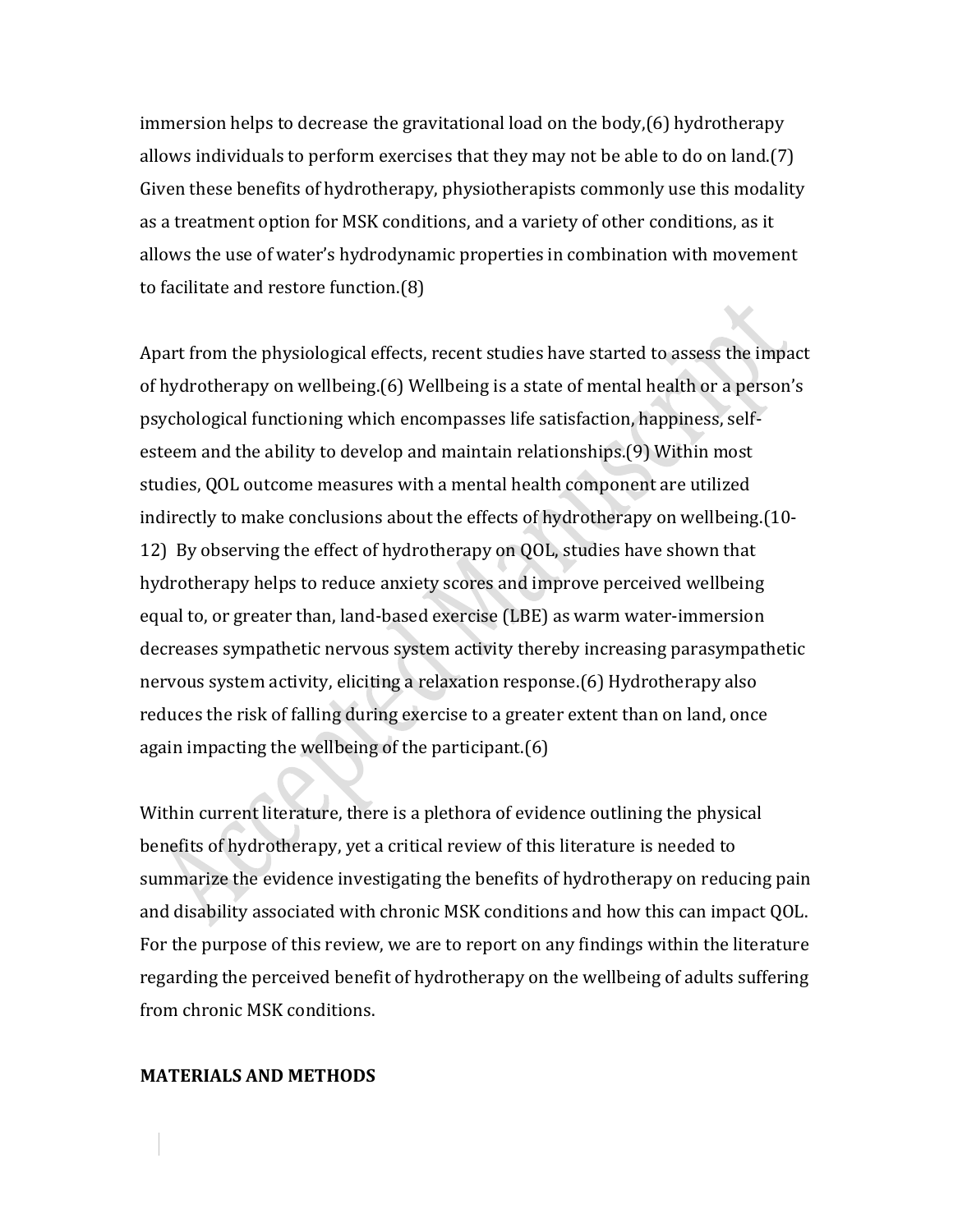PubMed, PEDro, the Cochrane Library, CINAHL and Google Scholar electronic databases were searched using key words (detailed in Table 1). Following the removal of all duplications, journal titles and the article abstracts were screened against the selected inclusion criteria. The inclusion criteria used were (a) articles were published between the years of 2010 to 2014; (b) all articles reported original research; (c) participants included individuals with a chronic MSK condition; and (d) an aquatic-based intervention (hydrotherapy) formed part of the study.

## *Insert table 1 here*

Retained articles were then subjected to exclusion criteria to ensure only research aligning with the review's aims were included. Exclusion criteria were (a) full text was unavailable and could not be acquired; (b) articles were not published in English and were unable to be translated into English; (c) the reported study did not include adult participants; or (d) the treatment modalities in the study included whirlpool therapy, spa-therapy, Balneotherapy, thermal mineral water therapy, Kneipp hydrotherapy or aqua fitness. Articles were excluded firstly by screening the article's title then screening the article's abstract. Articles meeting the criteria for this review were then critically appraised.

The methodological quality of all included articles was assessed using the Downs and Black Checklist, a tool used for grading the methodological quality of research articles.(13) The checklist allows for the assessment of both randomized and nonrandomized studies of health care interventions. The checklist addresses five subcategories including reporting quality, external validity, internal validity (bias), internal validity (confounding) and statistical power. The checklist consist of 27 items for which each item is provided a score of 1=Yes, 0=No or 0=Unable to determine. Two of these questions have a greater scoring power. Item 5 can be scored from 0-2 points, where 1 point is awarded for partially detailing confounders and 2 points for definitively detailing confounders. Item 27 is scored from 0-5 points based on sample size where a larger sample is worth more points. For the purpose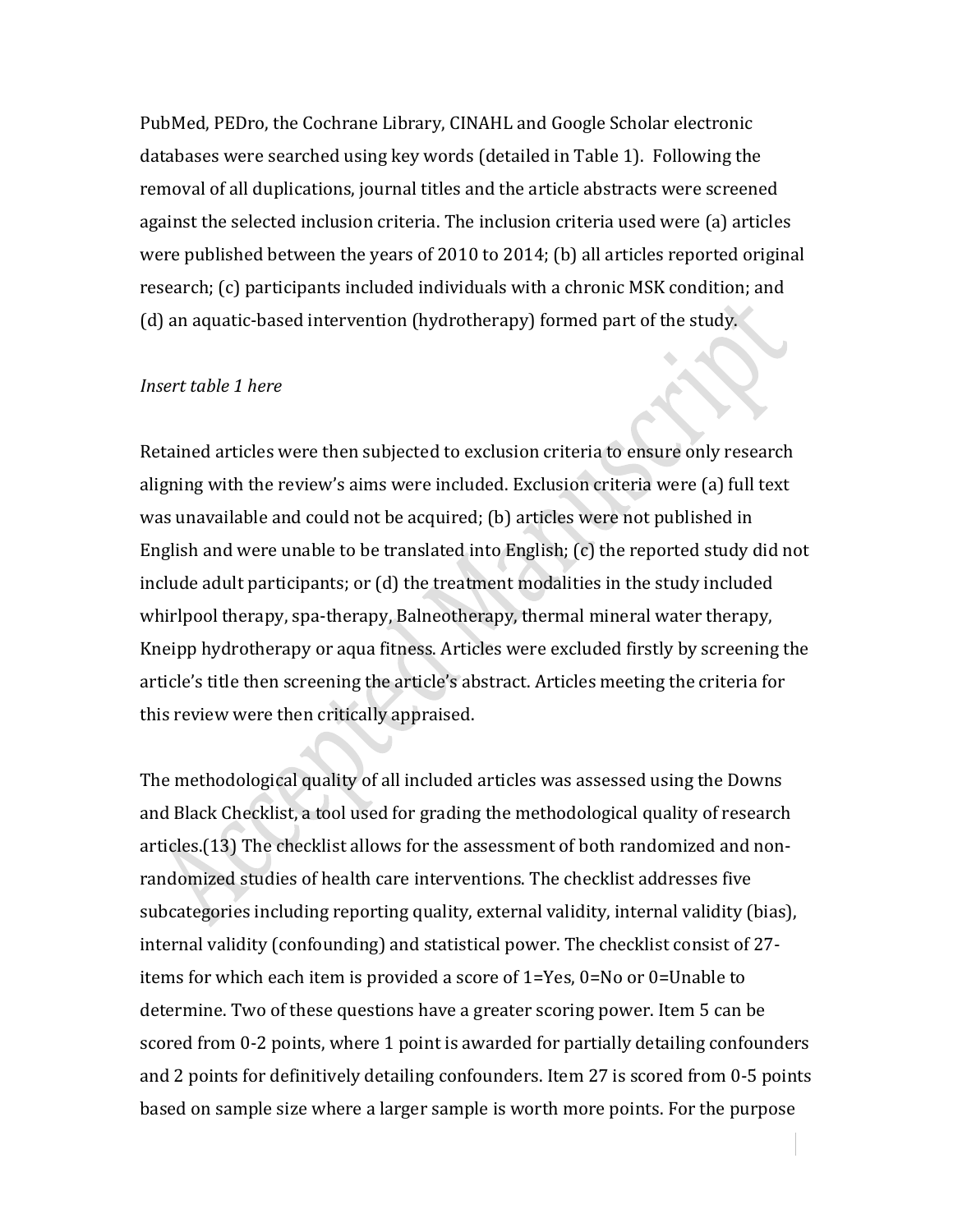of this review, item 27 was scored with either 1 point where the study outlined the power of their sample size or 0 points where the study did not describe the power of their sample size. Scores were converted to a percentage of the total score by dividing each article's raw score by 28 points, total possible score, and multiplying it by 100%. All studies were independently rated by the two authors (AC, RO) with the level of agreement measured with Cohen's Kappa analysis of all raw scores (27 scores per paper). For final scores, any disagreements in points awarded were settled by consensus.

Information was extracted from studies meeting the review's criteria. Data detailing the study population (number of participants, MSK condition), demographics (age and gender), primary outcome measures assessed (pain, QOL, disability and functional exercise capacity) and intervention characteristics (type of intervention, length, frequency, duration and temperature of the water) were extracted as were the major findings and limitations.

Extracted information were then synthesized by looking at the affect of hydrotherapy on pain, QOL, condition related disability and functional exercise capacity. Where possible, these results were compared to the effect of LBE interventions and/or no intervention on the above factors.

In order to manage and reduce bias within the literature search and review, strategies were implemented into the search process. First, the Downs and Black Checklist(13) was used to reduce inclusion and extractor bias as the Checklist allows consistent assessment of the methodological quality of all articles included in this review. Second, all variations of hydrotherapy were included in the search terms and a number of different databases were used to reduce the risk of search bias during the initial literature search.

#### **RESULTS**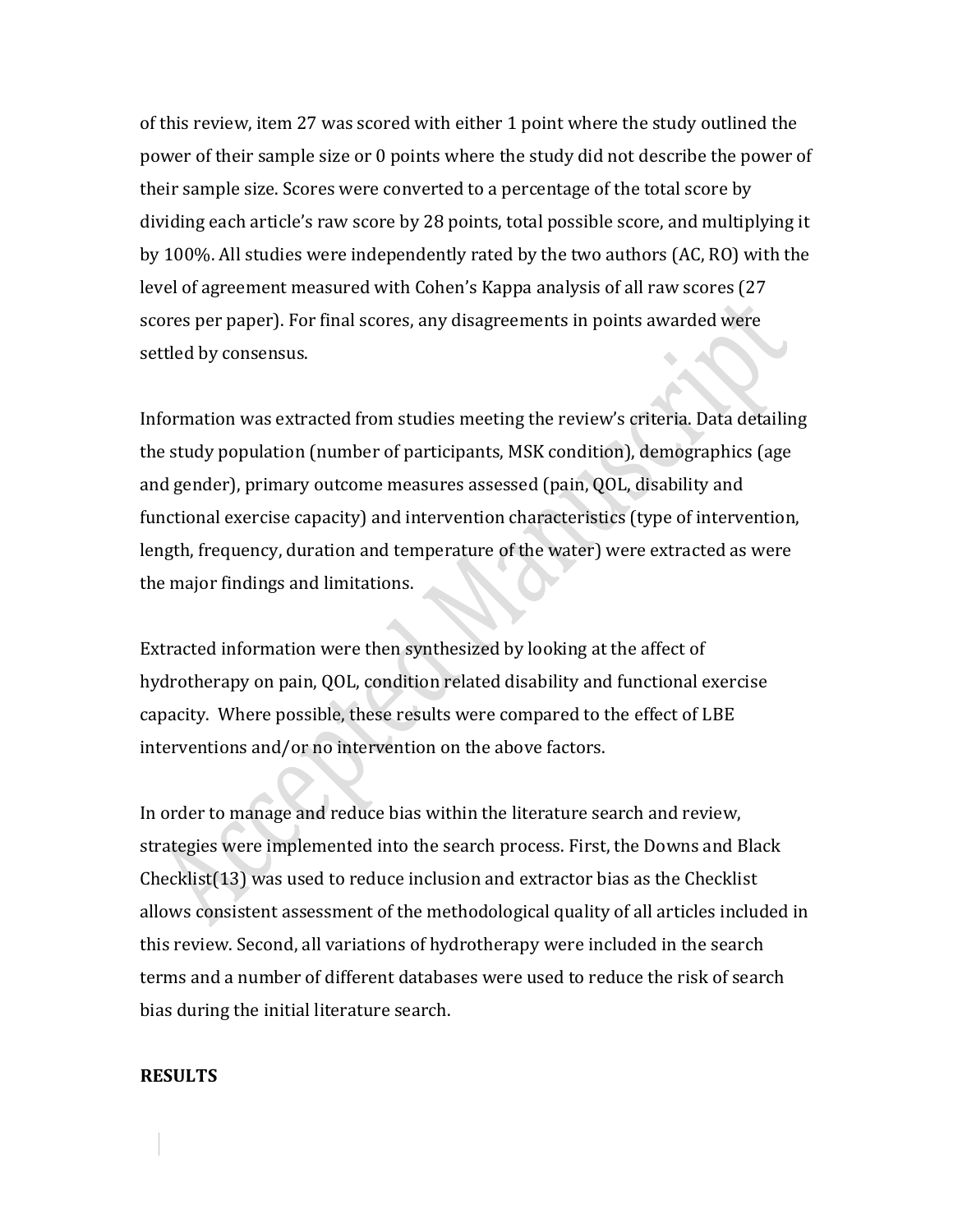The literature search identified 1421 potential articles for screening. Following the removal of duplicates, 1390 titles were screened. Of these 38 met the inclusion criteria based on title of which 29 were excluded following a review of abstracts. A full-text assessment and critical appraisal was performed on the nine remaining articles. The overall search process is shown in the PRISMA diagram (Figure 1).

## *Insert figure 1 here*

The mean methodological quality scores produced using the Downs and Black protocol(13) was 20.3±4.6 out of 28 points (73%), ranging from 13 out of 28 or 46%(14) to 27 out of 28 or 96%(15) (See Table 2). The inter-rater agreement for this review was considered almost perfect ( $k= 0.87$ ).(16) The most notable limitations of these studies were the lack of reporting on the risk of adverse events, identifying if participants were representative of the entire population from which they were recruited, calculating power to detect if the intervention yielded a clinically important effect and the ability to blind the participants to the intervention. Notable strengths of the studies included outlining the aim, main outcomes to be measured, detailing study inclusion and exclusion criteria and administering appropriate statistical tests to assess the main outcomes.

## *Insert table 2 here*

#### *Description of included studies*

Seven out of the nine studies included in this review involved both male and female participants.(15, 17-22) In all but one of these seven studies,(20) the number of female participants were greater than male participants. Of the remaining two studies, one(14) included only female participants while the other(23) did not specify participant gender. The total number of participants in each study varied widely from 12(18) to 149.(19) Likewise, the age of participants was variable ranging from means of 48.7(23) to 73.5(20) years of age.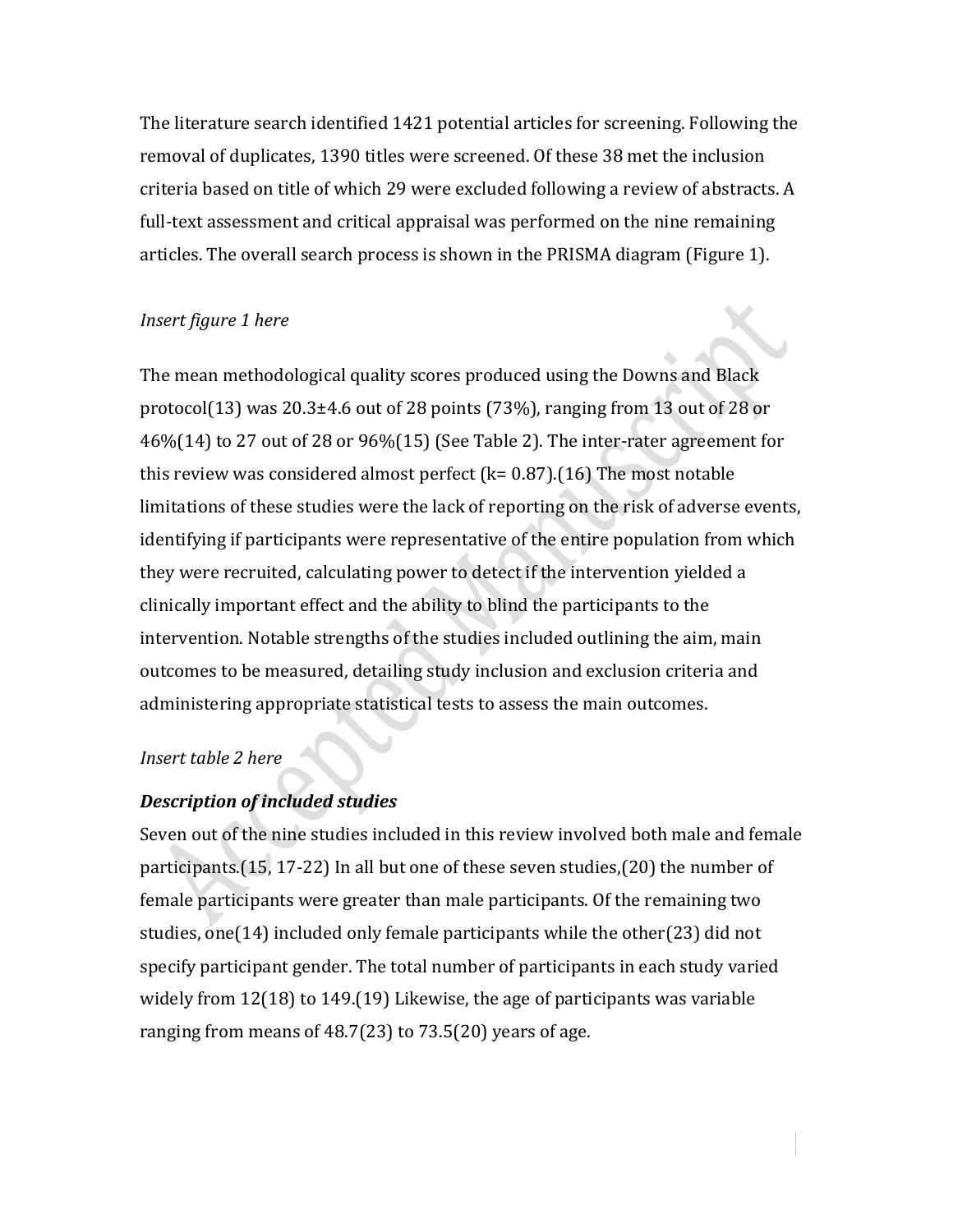The nature of the pathologies investigated were diverse. Four studies looked specifically at CLBP(14, 17, 18, 20), four studies looked specifically at knee OA (15, 19, 21, 22) and one study looked at CLBP, OA and chronic neck pain.(23) All hydrotherapy interventions were 40 to 60 minutes in length, with the exception of one study, which did not specify session duration.(21) The number of sessions varied between 2x/week,(19-21, 23) 3x/week (15, 19, 22, 23) to 5x/week.(14, 17, 19) One study did not state the number of sessions conducted per week.(18) Hydrotherapy intervention study durations varied from six weeks(18) to 52 weeks(23) with the most common duration was 10 to 12 weeks.(14, 20-22) Differences in water temperature were also noted, most aquatic-based interventions occurred within a 29.0°C to 30.0°C pool(17, 19, 22, 23) or 32.0°C to 34.0°C pool.(15, 18, 19) Three studies did not state the temperature of the water where the intervention took place.(14, 20, 21) Detailed characteristics of the included studies can be found in Table 3.

## *Insert table 3 here*

Many different health-related variables were assessed across all nine studies. The most common outcomes assessed included pain,(14, 15, 17, 18, 21, 22) QOL,(15, 17, 19-23) condition related disability (15, 17, 19, 20, 23) and functional exercise capacity. (17, 21, 22) Differences in type of outcome measures used varied across all included studies with all studies employing multiple outcome measures.(14, 15, 17-23) Pain was assessed using a Visual Analog Scale (VAS),(14, 17, 18) selfreported use of analgesics,(21) Brief Pain Inventory (BPI)(15) and Knee Injury and Osteoarthritis Outcome Score (KOOS).(22) QOL was measured using the 36-item Short Form Health Survey (SF-36), perceived quality of life (PQOL) scale,(19) Chinese Arthritis Management Scales 2 (CAIMS2)(21) or KOOS.(22) Condition related disability measures used were dependent on the type of condition included in each study. To assess CLBP, the Oswestry Low Back Pain Disability Questionnaire (OLBPQ)(17) and Roland Morris Disability Questionnaire (RMDQ)(20, 23) were used. Chronic neck pain was assessed using the Neck Disability Index (NDI)(23) and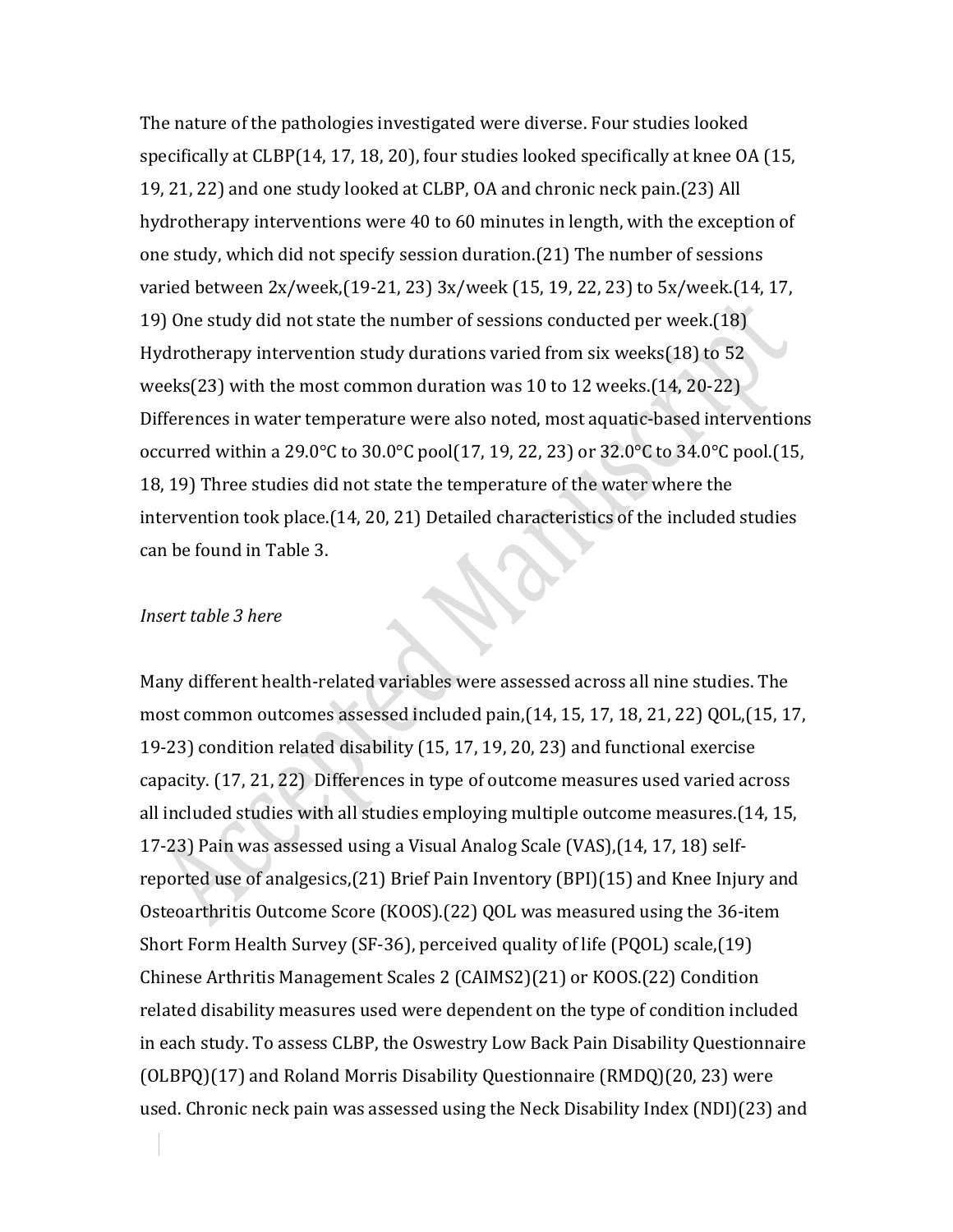OA was assessed using either the 19-item Disability Index (DISINDX)(19) or Western Ontario and McMaster Universities Arthritis Index (WOMAC).(15, 23) Finally functional exercise capacity was assessed through health related fitness measures such as sit-and-reach, handgrip strength, curl-ups (upper and lower limb strength), the Rockport 1-mile test(17) and the six-minute walk test(21, 22) (walking speed/ mobility).

Pain was found to be significantly reduced across all six of the studies that specifically assessed pain following a hydrotherapy intervention.(14, 15, 17, 18, 21, 22) These studies included populations with CLBP(14, 17, 18) and knee OA.(15, 21, 22) This result was consistent when hydrotherapy was compared to a control group.(14, 15, 17, 22) While two studies found a significant change in pain between hydrotherapy and control groups in patients with CLBP,(14, 17) Lim et al(15) found a significant change in pain interference (as measured by the BPI) between hydrotherapy and LBE patients with knee OA. Conversely, Wang et al(22) and Bello et al(18) noted pain scores significantly decreased when assessing patients with knee OA and CLBP following both hydrotherapy and LBE interventions but no difference between the two interventions themselves.

As pain decreased following hydrotherapy, it was also noted that QOL increased. This trend was noted in all seven articles assessing the effect of hydrotherapy on QOL.(15, 17, 19-23) More specifically when assessing the QOL of individuals with CLBP following hydrotherapy, Baena-Beato et al(17) found a significant increase in the physical component score but no significant difference in the mental component score of the SF-36 questionnaire when compared to a control group. Costantino and Romiti(20) looked at hydrotherapy versus a 'Back School' program, where the Back School program initially provided participants with a holistic education session on lower back pain, subsequently followed by the execution of a lower limb and trunk strength and flexibility LBE program for the duration of the study. Results showed a significant improvement in QOL following both interventions.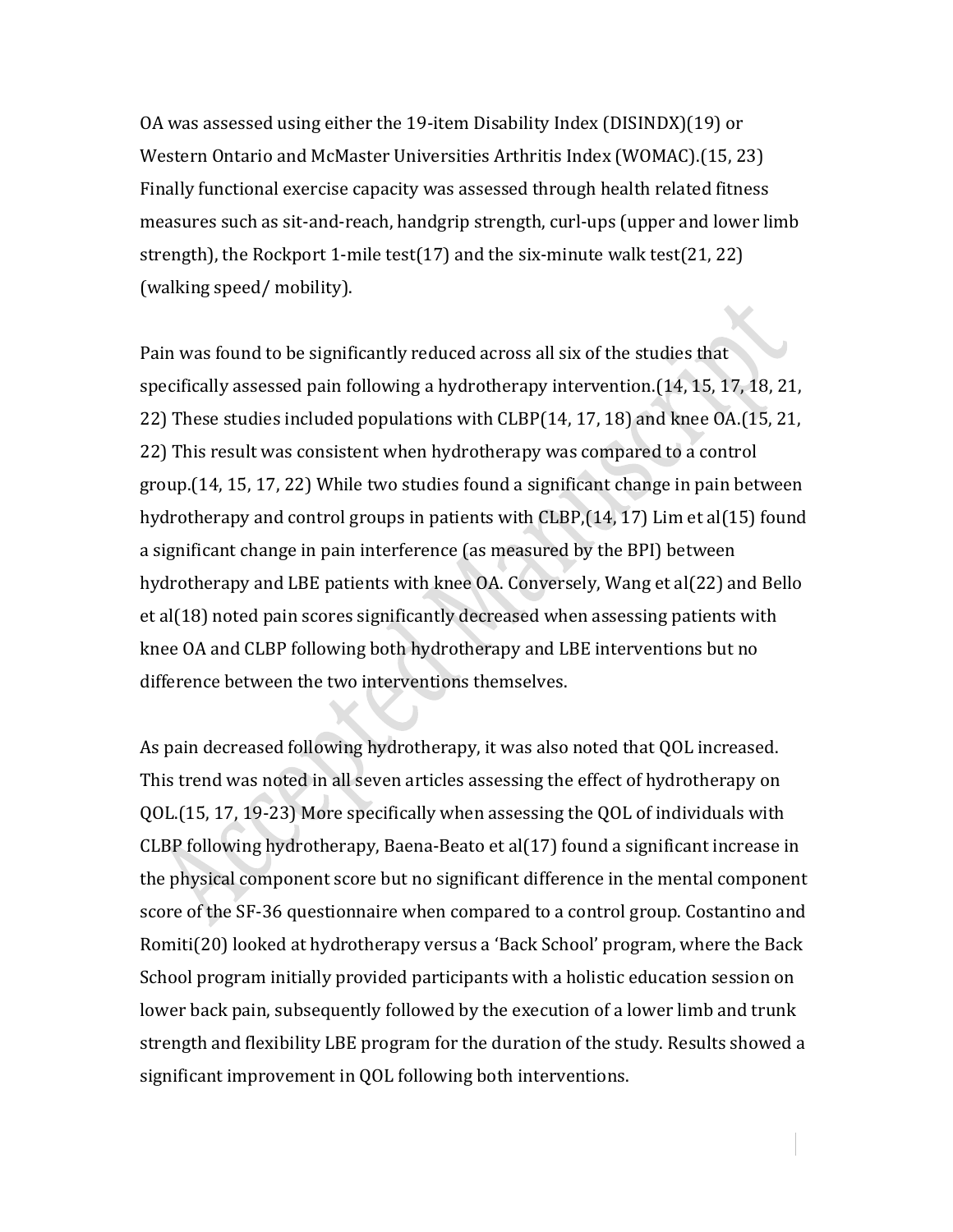In populations with OA, QOL was also found to increase following hydrotherapy.(15, 19, 21) Lau et al(21) observed a significant improvement in mobility, pain and mood following hydrotherapy. Of note however, this research did not include a control group against which to compare change. Considering this, Cadmus et al(19) did find that PQOL improved following hydrotherapy when compared to a control group. However improvement in PQOL following hydrotherapy was only seen in participants classified as obese.(19) When comparing hydrotherapy to both a LBE group and a control group, Lim et al(15) saw significant improvements in SF-36 scores in the physical component score for both hydrotherapy and LBE groups, and improvements in the mental component score from the hydrotherapy group only. Comparatively, Wang, et al(22) saw an overall improvement in QOL following a hydrotherapy and LBE intervention using the KOOS outcome measure (a 42-item questionnaire used to assess knee OA specific health related QOL). For populations with knee OA, CLBP and chronic neck pain, Cuesta-Vargas et al(23) found statistically significant improvements in mental and physical component scores outlined in the SF-36 following a multimodal physiotherapy program. Overall, following a hydrotherapy intervention, positive improvements to QOL are noted within the literature with QOL outcome measures showing that hydrotherapy had a positive effect on mental health and wellbeing.

Improvements seen within the mental component aspects of the QOL outcome measures indirectly show changes in perceived wellbeing.(10-12) Following hydrotherapy, studies by Cadmus et al,(19) Lau et al(21) and Lim et al(15) saw improvements in PQOL, mood and within the SF-36 Mental Component Scores respectively when compared to a LBE(15, 21) or control(19, 21) group. In addition, equal improvements in SF-36 physical and mental component scores were noted by Costantino and Romiti(20) and Cuesta-Vargas et al(23) following all interventions conducted. One exception to findings of improved perceived wellbeing following hydrotherapy come from the results of Baena-Beato et al,(17) who failed to find improvement in perceived wellbeing as measured by the SF-36 mental component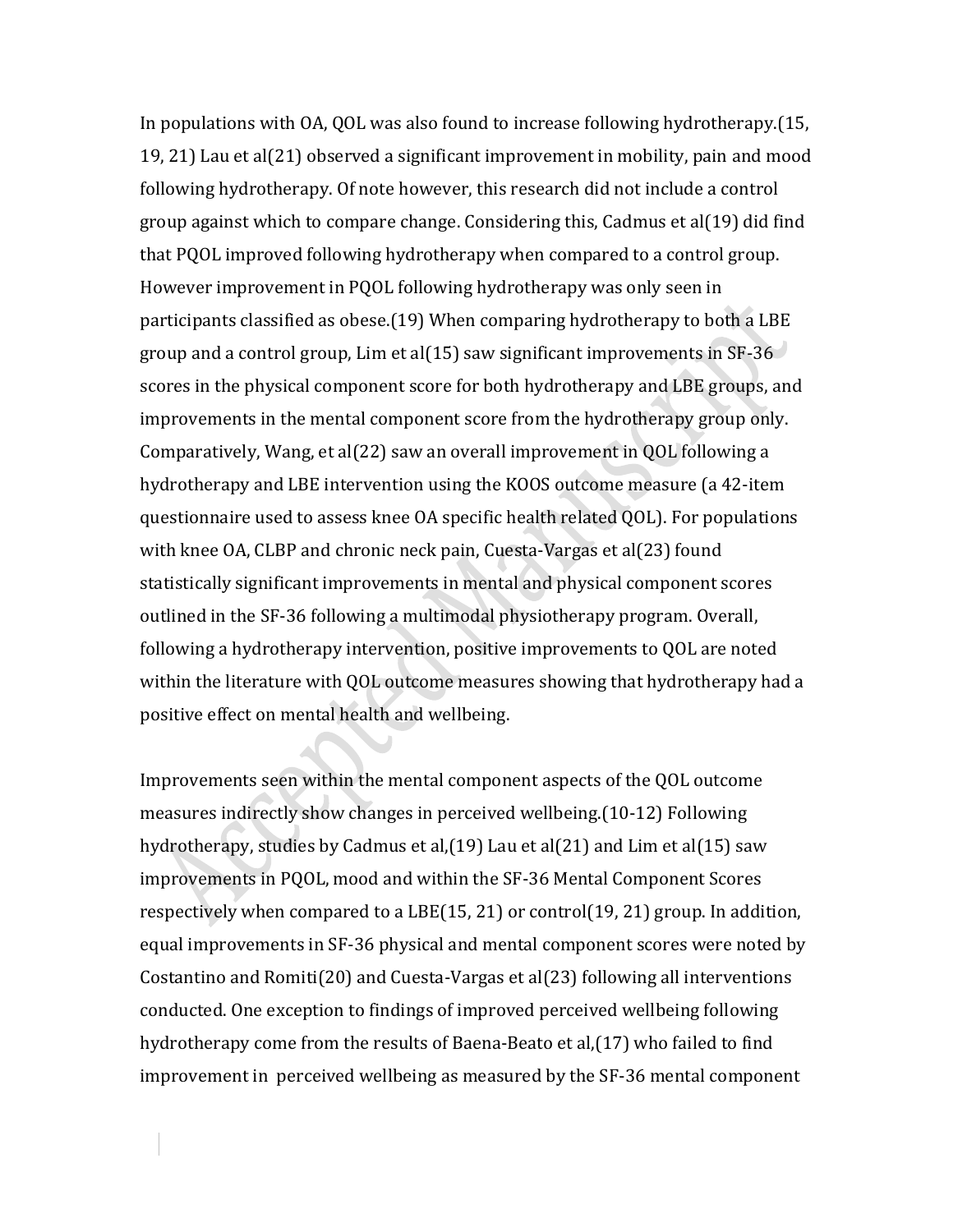score. Overall, there is indirect evidence showing that hydrotherapy positively impacts perceived wellbeing to an equal to or greater extent than LBE.

Condition related disability was assessed in seven of the studies included in this review.(15, 17, 19-23) All studies found significant decreases in disability following hydrotherapy. The three studies that compared hydrotherapy to LBE found a significant reduction in disability following both interventions as well.(15, 20, 22) These findings show that physical activity is an important management tool for individuals with chronic MSK conditions as it can assist to decrease condition related disability, which in turn may also help to improve one's perception of wellbeing.

Significant improvements were seen in health related fitness measures, sit-andreach, handgrip strength, curl-ups, and the Rockport 1-mile test, following a hydrotherapy intervention as compared to a control group.(17) These results suggest that an improvement in functional exercise capacity can be provided by hydrotherapy treatments. A similar result was seen when looking at hydrotherapy and LBE compared to a control group where significant improvements in six-minute walk test results were observed.(22) As such the research suggests that that hydrotherapy and LBE can help improve walking speed/mobility(17, 21, 22) and health related fitness (upper limb and lower limb strength)(17) to a greater extent than no exercise intervention.

# **DISCUSSION**

The aim of this review was to (a) critically analyze recent literature investigating the benefits of hydrotherapy on reducing pain and disability associated with chronic MSK conditions thus improving QOL and (b) to report findings within the literature regarding the perceived benefit of hydrotherapy on the wellbeing of adults suffering from chronic MSK conditions. After completing a search of recent literature, a wide range in quality of evidence was found when critiqued via the Downs and Black Checklist, where scores ranged from 46% to 96%. Thus more high quality evidence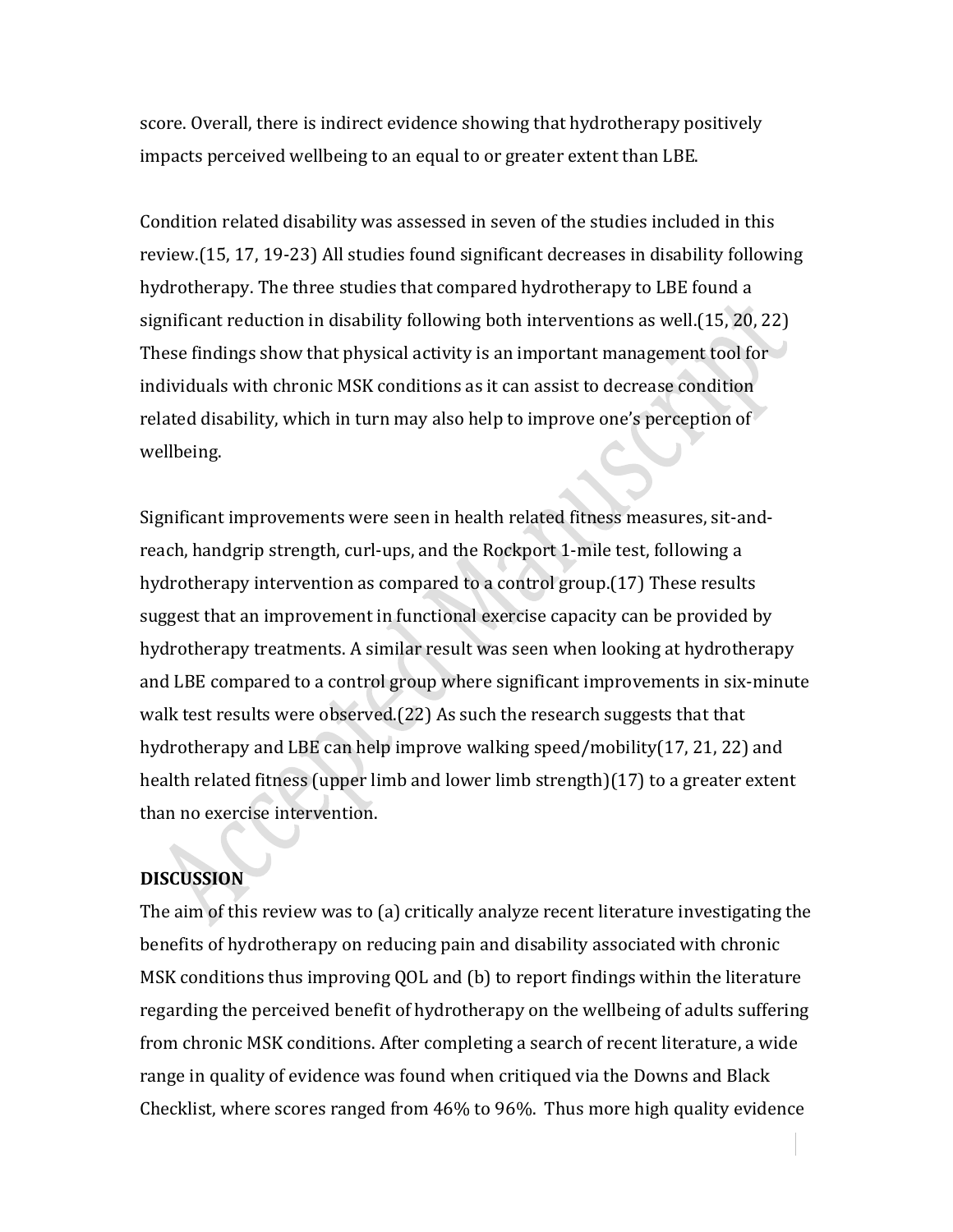may be needed to strengthen this reviews findings and conclusions. Within this review, it was found that hydrotherapy and LBE both helped to reduce the impact of pain and disability as well as improve QOL and functional exercise capacity in populations suffering from chronic MSK conditions. Although the volume of evidence was minimal, the research also noted that, following hydrotherapy, the participant's perceived wellbeing was superior to those participants who followed a LBE protocol.

#### *Hydrotherapy and its effects on pain*

In the six articles (14, 15, 17, 18, 21, 22) that investigated the effect of hydrotherapy on pain, all studies concluded that pain decreased significantly following hydrotherapy. When hydrotherapy was compared to a control group, Baena-Beato et(17) and Han et al(14) found significant decrease in VAS pain scores in patients with CLBP. When hydrotherapy was compared to a LBE intervention, both Wang et al(22) and Bello et al(18) found a similar reduction in pain whereas Lim et al(15) observed a greater reduction in pain inference in the hydrotherapy group only. The differences in these results could be explained by the differences in water temperatures used.

Both water immersion and water temperature have been found to facilitate body relaxation and effect pain perception.(6) It has been noted that upon immersion in water, the parasympathetic nervous system function increases, suppressing the activation of the sympathetic nervous system, resulting in a lowered heart rate.(6) This variability of the heart rate associated with water immersion has been shown to affect how individuals perceive pain.(6) In addition it has also been suggested that with warmer water temperatures, parasympathetic activation increases thereby having a potential relaxing effect.(6) Facilitated by warmer water temperatures, this relaxation may also assist to reduce pain associated with MSK conditions. As such, Becker(6) states that water ranging from 33.5°C to 35.5°C is the preferred temperature for hydrotherapy pools as it prevents individuals from over-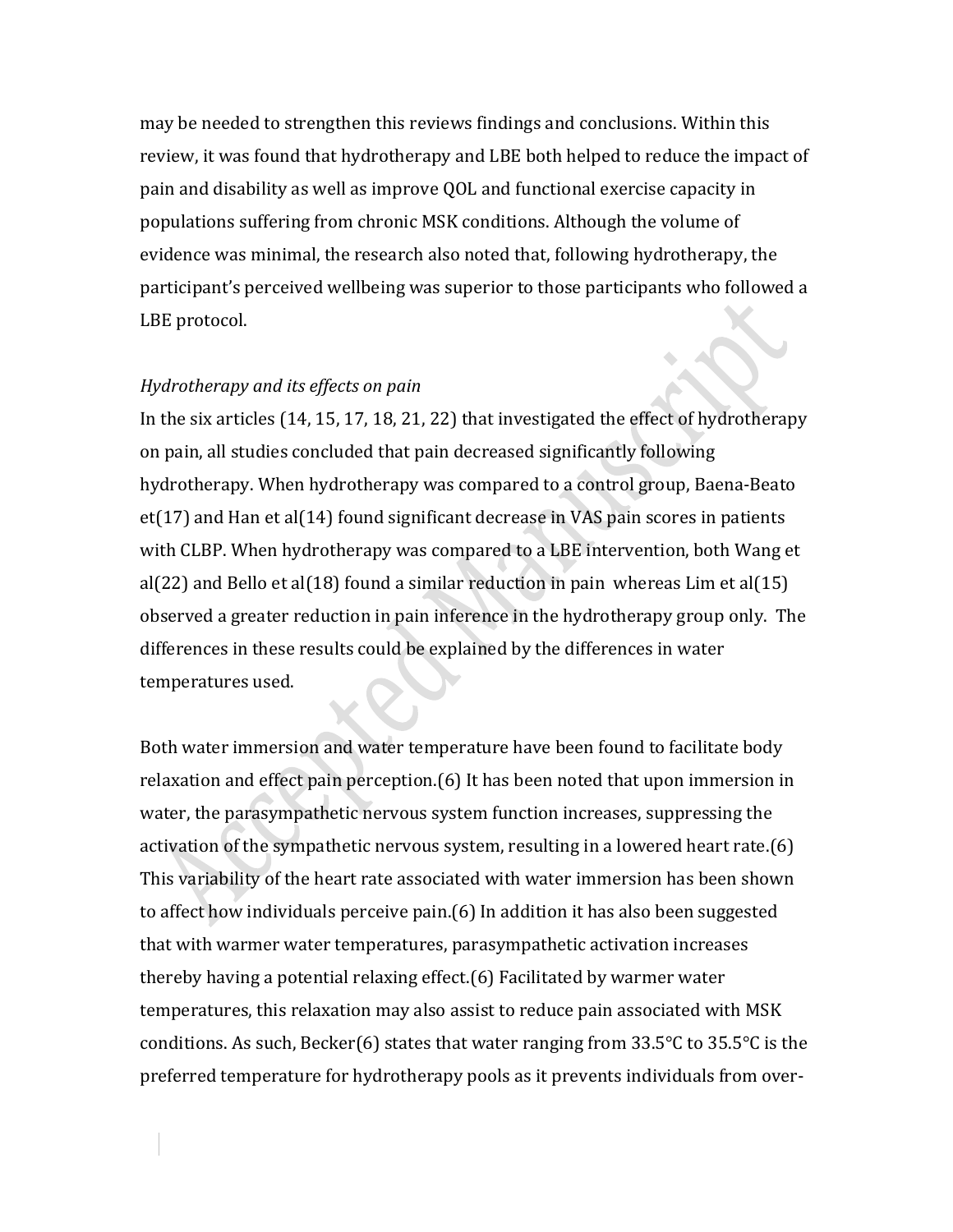heating or becoming too cool while exercising and allows individuals to stay within the water for longer.(6)

In the studies above, the water temperature ranged from  $30^{\circ}$ C (Wang et al(22)), to 32°C to 34°C(Bello et al(18)), to 34°C(Lim et al(15)). Thus the added benefits of temperature in combination with water immersion may not have been provided to participants within the hydrotherapy groups in studies by Bello et al(18) and Wang et al(22) as water temperatures used were generally below the threshold associated with therapeutic benefits for chronic MSK conditions. This difference in water temperature may provide a reason for the contradicting results.

# *Hydrotherapy and its effects on QOL*

In the seven studies(15, 17, 19-23) that assessed QOL, an improvement was seen following participation in hydrotherapy for individuals with CLBP, chronic neck pain and OA. A significant decrease in disability(15, 17, 19-23) and improvement in functional exercise capacity(17, 21, 22) were observed in the hydrotherapy groups when compared to control groups in all studies. This result is consistent with previous research.(2, 3, 6, 24)

Similar benefits have been seen within these populations following LBE(15, 19, 20, 22) Previous research notes similar physical health benefits following both hydrotherapy and LBE.(2, 6) Thus the physical improvements observed following hydrotherapy and LBE in each of these studies may be due to the general benefits exercise has on health and physical function. This improvement in physical function is likely to have assisted in improving QOL for all participants involved in an exercise intervention.

The study by Cadmus et al(19) serves as an example. In their study, a perceived improvement in QOL (using the PQOL scale) was observed following hydrotherapy; this improvement was considered to be mediated by changes to BMI. Of note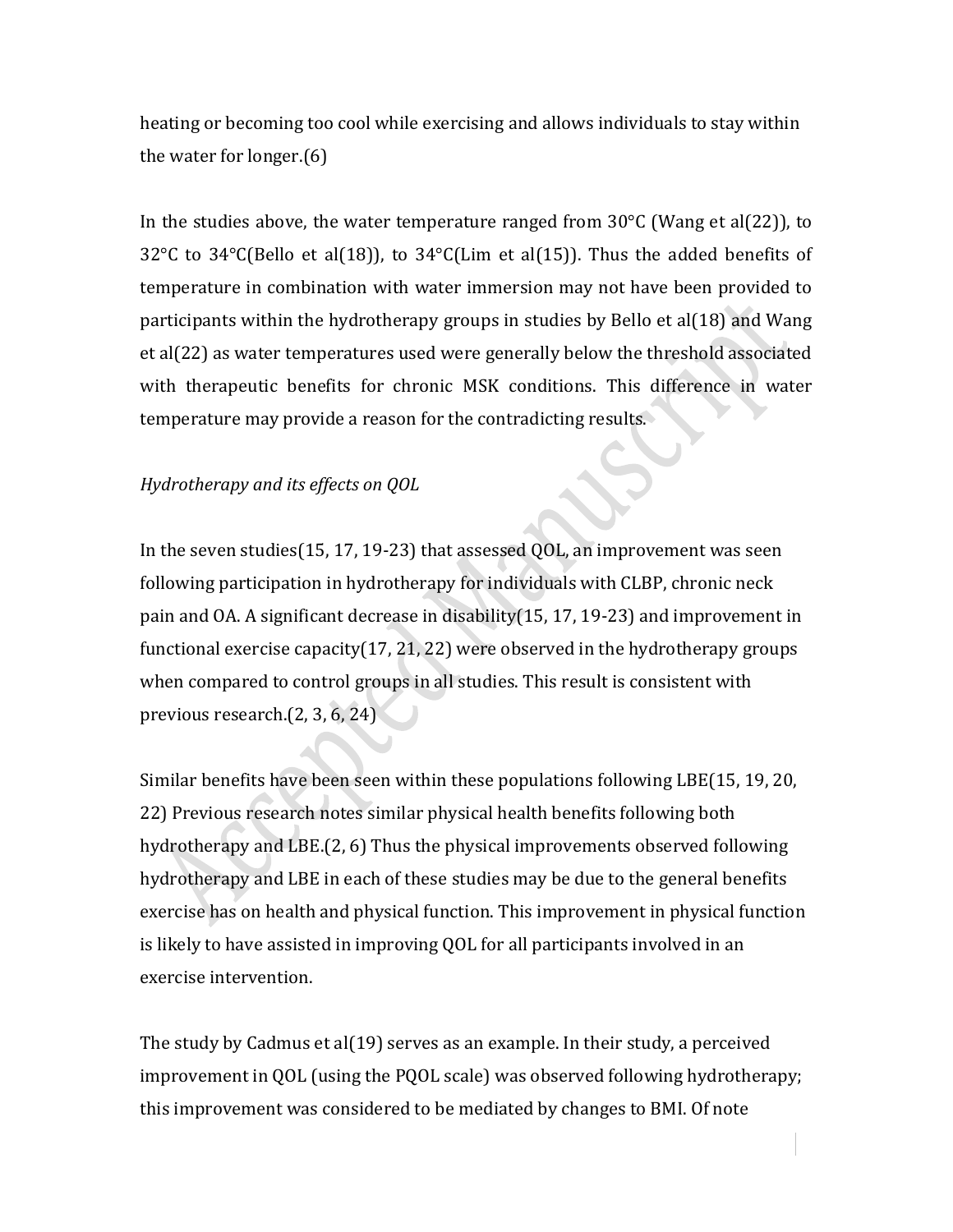however, the improvements in this instance were only noted within participants considered to be obese.(19) As such the result must be viewed with caution as a similar improvement in perceived wellbeing was not noted in patients within the normal BMI range. The impact of the properties of water; buoyancy, viscosity, temperature and hydrostatic pressure(7); may explain why PQOL was significantly improved for only the participants who where considered to be obese in the study by Cadmus et al.(19) These properties act to de-load the body reducing the impact of excess weight on the joints, making it easier for obese individuals to exercise(2, 6) a benefit that may have impacted other participants to a lesser degree.

#### *Hydrotherapy and its effects on Wellbeing*

While no studies meeting the review's inclusion criteria were found to focus specifically on the impacts of hydrotherapy on patient wellbeing, wellbeing can be indirectly inferred from QOL outcome measures.(10-12) Again some differences were noted in the literature regarding the mental benefits of hydrotherapy. Beana-Beato et al(17) found significant improvements in the SF-36 score within the Physical Component Score, but not the mental component score following hydrotherapy when compared to a control group. Conversely, not only did Lim et al(15) find significant improvements in SF-36 Physical Component Score in both hydrotherapy and LBE compared to control group but they also found a significant improvement in SF-36 Mental Component Score in the hydrotherapy group only. Again, the cooler water in the study by Beana-Beato et al(17) may have influenced the results through not being warm enough to facilitate the therapeutic effects, like relaxation promoted by warmer water.(6) Conversely, with the study by Lim et al(15) the hydrotherapy sessions were conducted in 34°C water thus participants were more likely to receive the added therapeutic benefits of exercising within water than the LBE group, which in turn yielded a greater improvement in wellbeing and SF-36 Mental Component Scores.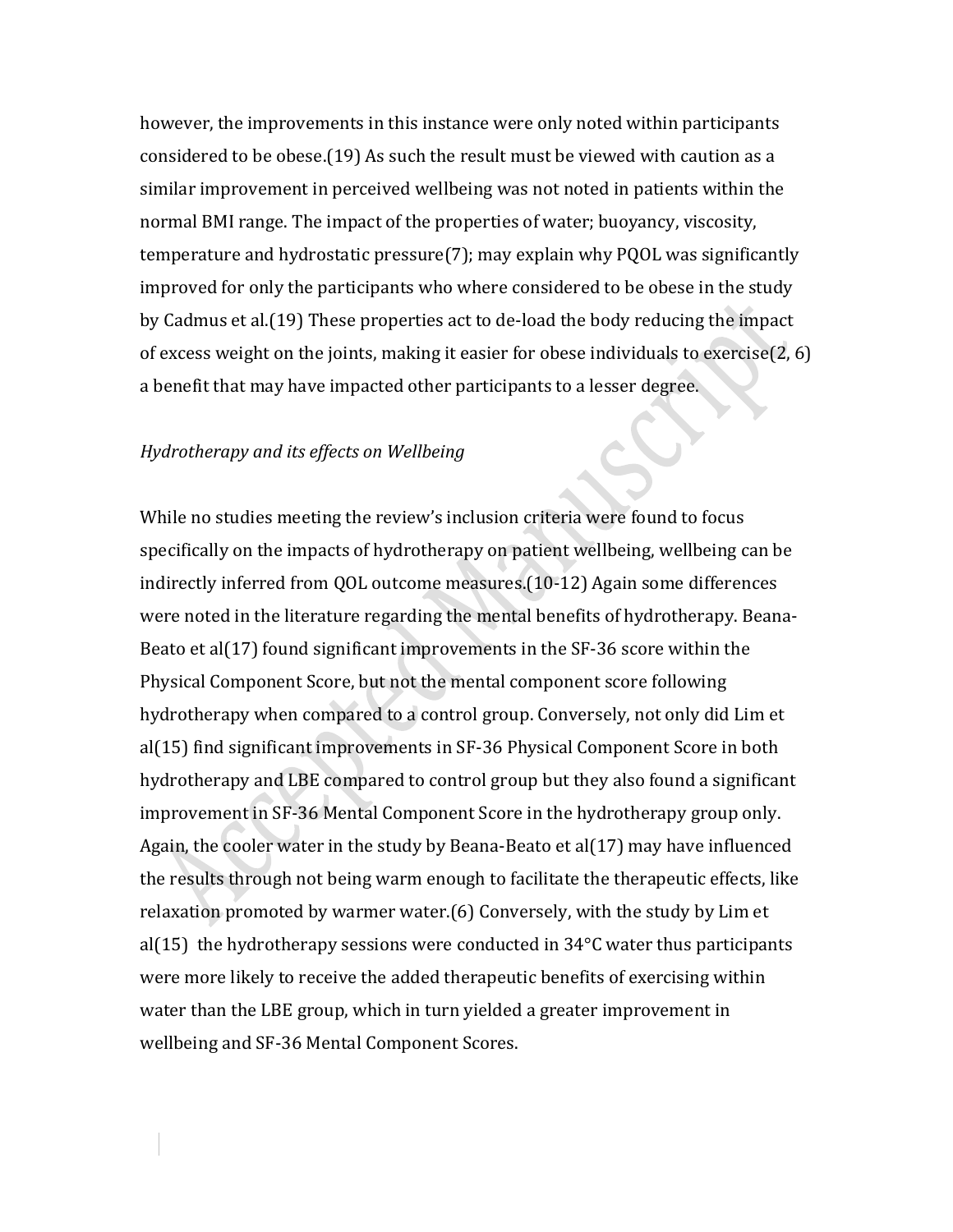Individual preference of exercise type may have impacted on the overall benefit and sense of wellbeing following hydrotherapy. It has been noted in previous research that an individual's preference for exercise type may influence the effects on patient's pain, QOL, disability and functional exercise capacity as preference enhances compliance to exercise programs.(2, 3, 24) It can therefore be hypothesized that an individual's preference for exercise may impact their perceived benefit following a program, and thus indirectly influence the outcomes and their sense of wellbeing. Previous research by Barker et al(2) and Shamliyan et al(24) suggested that an intervention is more effective when exercise type is preferred by the participant as this increases compliance to the program (hydrotherapy or LBE). Considering this, exercise preference may be a motivator to exercise compliance and therefore those individuals who prefer hydrotherapy over LBE, may perceive hydrotherapy as more beneficial, thus improving their overall sense of wellbeing. The exploration of patient preference for hydrotherapy compared to LBE should be considered in future studies to assess if improved motivation to exercise performed during hydrotherapy positively affects a person's perceived wellbeing.

# *Limitations and challenges*

Two key limitations of this review were the potential to miss relevant articles and the quality of the articles available for inclusion. The first limitation was due largely to the large variety of terms used within the literature to describe hydrotherapy (i.e. aquatic therapy, water therapy, aquatic physiotherapy, etc.) and wellbeing (well being, well-being, psychological effect, etc.). Thus some articles may have unintentionally been missed. Secondly, the quality of evidence identified within this review varied greatly as scores from the Downs and Black Checklist(13) ranged from 45% to 96%, this wide variation has the potential to influence the strength of findings presented in this review.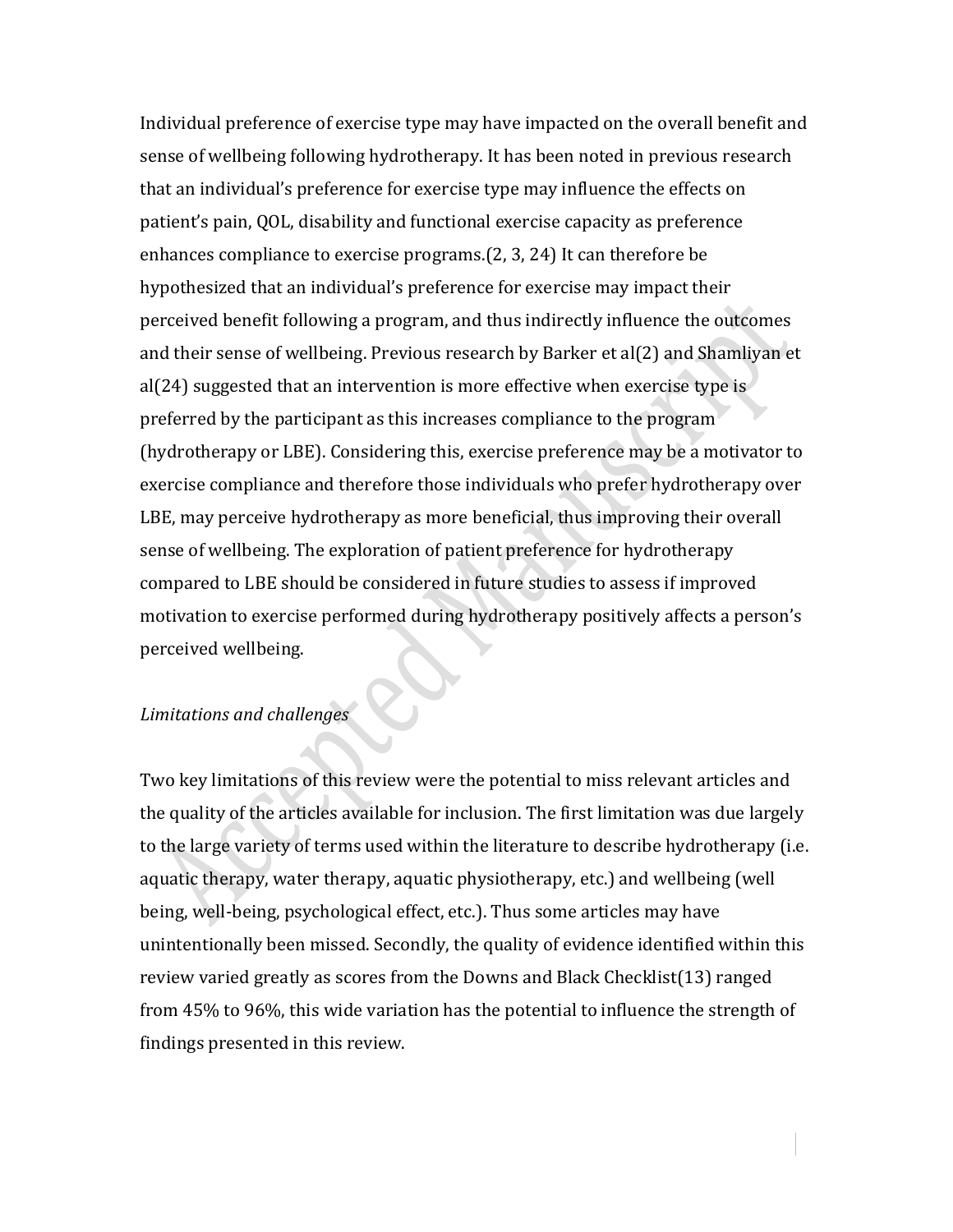Three challenges were identified when comparing the literature presented in this review, these being the variations in water temperature used, the level of detail for exercise programs provided and a wide variety of outcome measures used within the literature. The wide variation of water temperature in each of the included studies, made it difficult to define hydrotherapy and definitively conclude why results occurred. In each of the included studies there was variation in regards to the type of hydrotherapy exercises and LBE provided with additional variance in the level of detail regarding the types of exercise performed. This again made it difficult to conclude why results occurred or determine a clear best-practice. Finally the wide variety of outcome measures made it difficult to directly compare the mental health benefits and thus perceived wellbeing of hydrotherapy. Future research should ensure that hydrotherapy programs are conducted within water that is within the thermoneutral range and provide a detailed account of the exercises prescribed. Additionally, direct assessment of wellbeing following hydrotherapy using well known and previously reported outcome measures (Warwick-Edinburgh Mental Wellbeing Scale) would be of benefit.

#### **CONCLUSIONS**

Based on the results within the nine papers identified for this review, the literature suggests that hydrotherapy can have positive effects on pain, QOL, condition related disability and functional exercise capacity for individuals suffering from a chronic MSK condition. However, the temperature of the water may impact on these results if the water is not within the thermoneutral range. The literature also noted that hydrotherapy may have a superior effect on a person's perceived wellbeing when compared to LBE. However there is minimal evidence assessing the effect of hydrotherapy on wellbeing both directly and indirectly. Additionally exercise preference may impact adherence to a hydrotherapy exercise program and thus perceived wellbeing and bears the need for further research.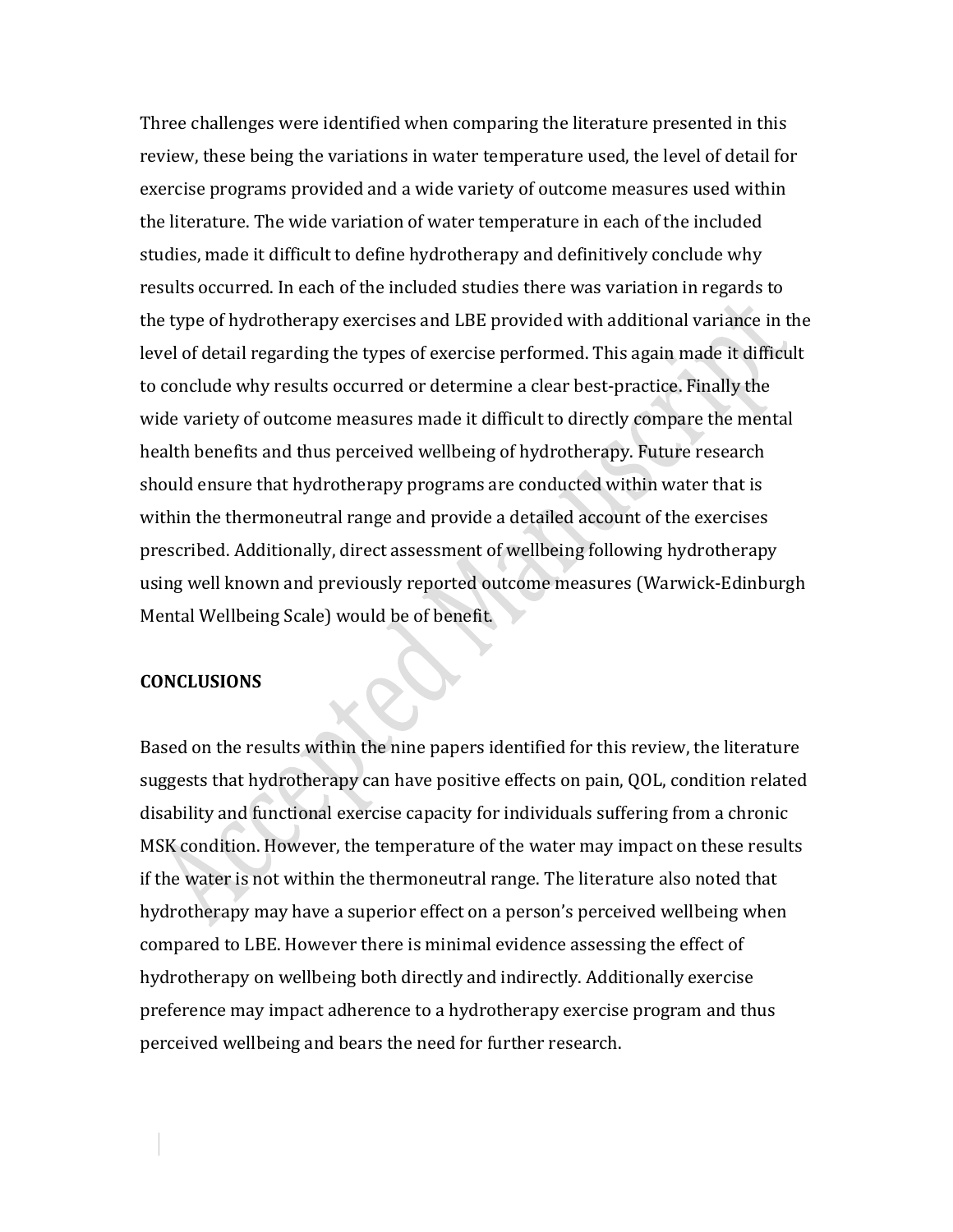# **REFERENCES**

1. Brooks PM. The burden of musculoskeletal disease—a global perspective. Clinical Rheumatology. 2006;25(6):778-81.

2. Barker AL, Talevski J, Morello RT, Brand CA, Rahmann AE, Urquhart DM. Effectiveness of Aquatic Exercise for Musculoskeletal Conditions: A Meta-Analysis. Archives of Physical Medicine and Rehabilitation. 2014;95(9):1776-86.

3. Escalante Y, Saavedra JM, García-Hermoso A, Silva AJ, Barbosa TM. Physical exercise and reduction of pain in adults with lower limb osteoarthritis: a systematic review. Journal of Back and Musculoskeletal Rehabilitation. 2010;23(4):175-86.

4. Golightly YM, Allen KD, Caine DJ. A comprehensive review of the effectiveness of different exercise programs for patients with osteoarthritis. Physician and Sportsmedicine. 2012;40(4):52-65.

5. Bender T, Karagülle Z, Bálint GP, Gutenbrunner C, Bálint PV, Sukenik S. Hydrotherapy, balneotherapy, and spa treatment in pain management. Rheumatology International. 2005;25(3):220-4.

6. Becker BE. Aquatic therapy: scientific foundations and clinical rehabilitation applications. Physical Medicine and Rehabilitation. 2009;1(9):859-72.

7. Batterham SI, Heywood S, Keating JL. Systematic review and meta-analysis comparing land and aquatic exercise for people with hip or knee arthritis on function, mobility and other health outcomes. BMC Musculoskeletal Disorders. 2011;12(1):123.

8. Geytenbeek J. Evidence for effective hydrotherapy. Physiotherapy. 2002;88(9):514-29.

9. Windle G. Exercise, physical activity and mental well-being in later life. Reviews in Clinical Gerontology. 2014;24(04):319-25.

10. Ware Jr JE. SF-36 health survey update. Spine. 2000;25(24):3130-9.

11. Patrick DL, Danis M, Southerland LI, Hong G. Quality of life following intensive care. Journal of General Internal Medicine. 1988;3(3):218-23.

12. Chu E, Chiu K, Wong R, Tang W, Lau C. Translation and validation of Arthritis Impact Measurement Scales 2 into Chinese: CAIMS2. Arthritis Care & Research. 2004;51(1):20-7.

13. Downs SH, Black N. The feasibility of creating a checklist for the assessment of the methodological quality both of randomised and non-randomised studies of health care interventions. Journal of Epidemiology and Community Health. 1998;52(6):377-84.

14. Han G, Cho M, Nam G, Moon T, Kim J, Kim S, et al. The Effects on Muscle Strength and Visual Analog Scale Pain of Aquatic Therapy for individuals with Low Back Pain. Journal of Physical Therapy Science. 2011;23(1):57-60.

15. Lim J-Y, Tchai E, Jang S-N. Effectiveness of aquatic exercise for obese patients with knee osteoarthritis: a randomized controlled trial. Physical Medicine and Rehabilitation. 2010;2(8):723-31.

16. Viera AJ, Garrett JM. Understanding interobserver agreement: the kappa statistic. Family Medicine. 2005;37(5):360-3.

17. Baena-Beato PA, Artero EG, Arroyo-Morales M, Robles-Fuentes A, Gatto-Cardia MC, Delgado-Fernandez M. Aquatic therapy improves pain, disability, quality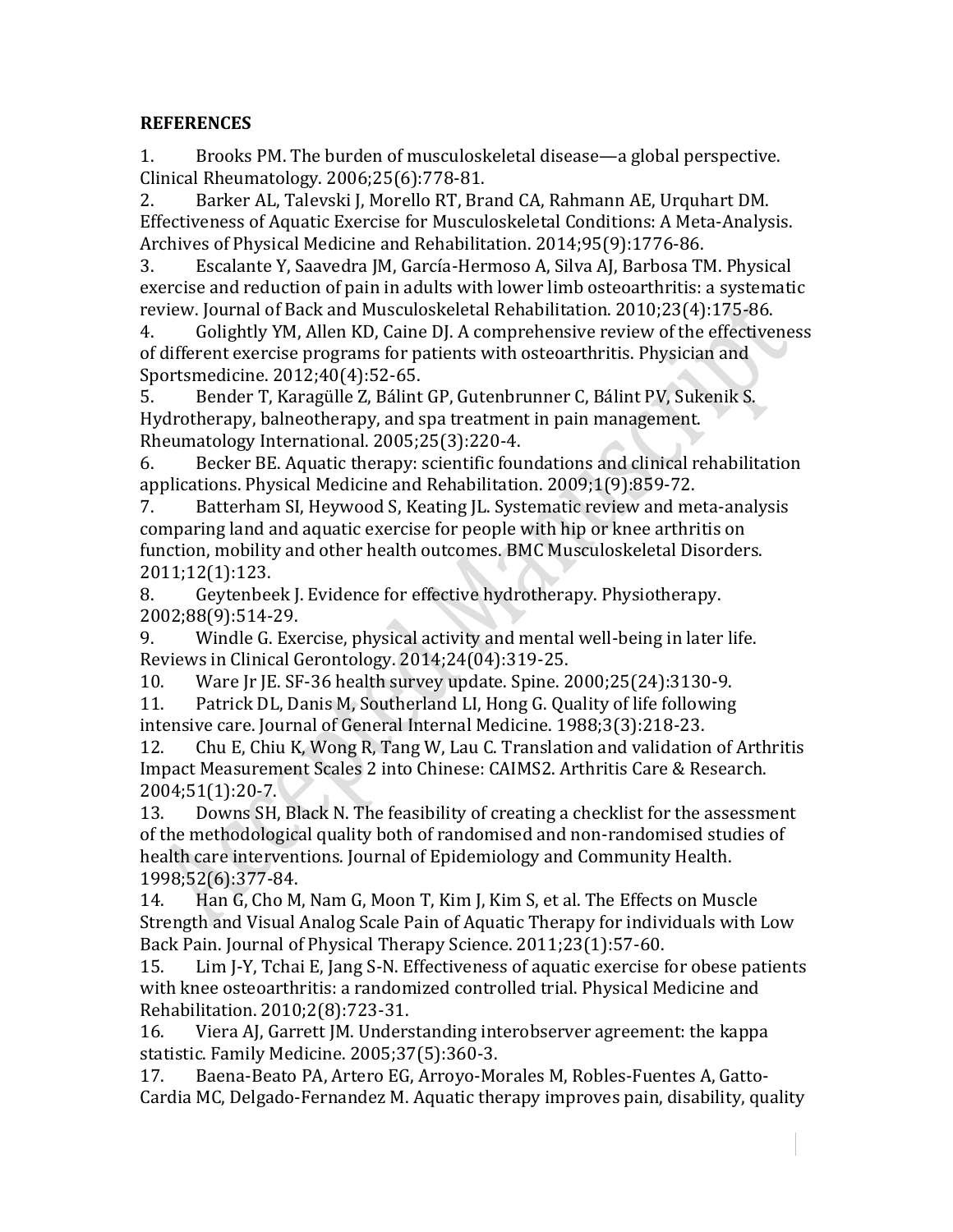of life, body composition and fitness in sedentary adults with chronic low back pain. A controlled clinical trial. Clinical Rehabilitation. 2014;28(4):350-60.

18. Bello AI, Kalu NH, Adegoke BO, Agyepong-Badu S. Hydrotherapy versus landbased exercises in the management of chronic low back pain: a comparative study. Journal of Musculoskeletal Research. 2010;13(04):159-65.

19. Cadmus L, Patrick MB, Maciejewski ML, Topolski T, Belza B, Patrick DL. Community-based aquatic exercise and quality of life in persons with osteoarthritis. Medicine and Science in Sports and Exercise. 2010;42(1):8-15.

20. Costantino C, Romiti D. Effectiveness of Back School program versus hydrotherapy in elderly patients with chronic non-specific low back pain: a randomized clinical trial. Acta Bio-medica : Atenei Parmensis. 2014;85(3):52-61.

21. Lau MC, Lam JK, Siu E, Fung C, Li K, Lam M. Physiotherapist-designed aquatic exercise programme for community-dwelling elders with osteoarthritis of the knee: a Hong Kong pilot study. Hong Kong Medical Journal. 2014;20(1):16-23.

22. Wang TJ, Lee SC, Liang SY, Tung HH, Wu SFV, Lin YP. Comparing the efficacy of aquatic exercises and land - based exercises for patients with knee osteoarthritis. Journal of Clinical Nursing. 2011;20(17‐18):2609-22.

23. Cuesta-Vargas AI, White M, González-Sánchez M, Kuisma R. The optimal frequency of aquatic physiotherapy for individuals with chronic musculoskeletal pain: a randomised controlled trial. Disability & Rehabilitation. 2014(0):1-8.

24. Shamliyan TA, Wang S-Y, Olson-Kellogg B, Kane RL. Physical Therapy Interventions for Knee Pain Secondary to Osteoarthritis. Annals of Internal Medicine. 2012;197(9):632-44.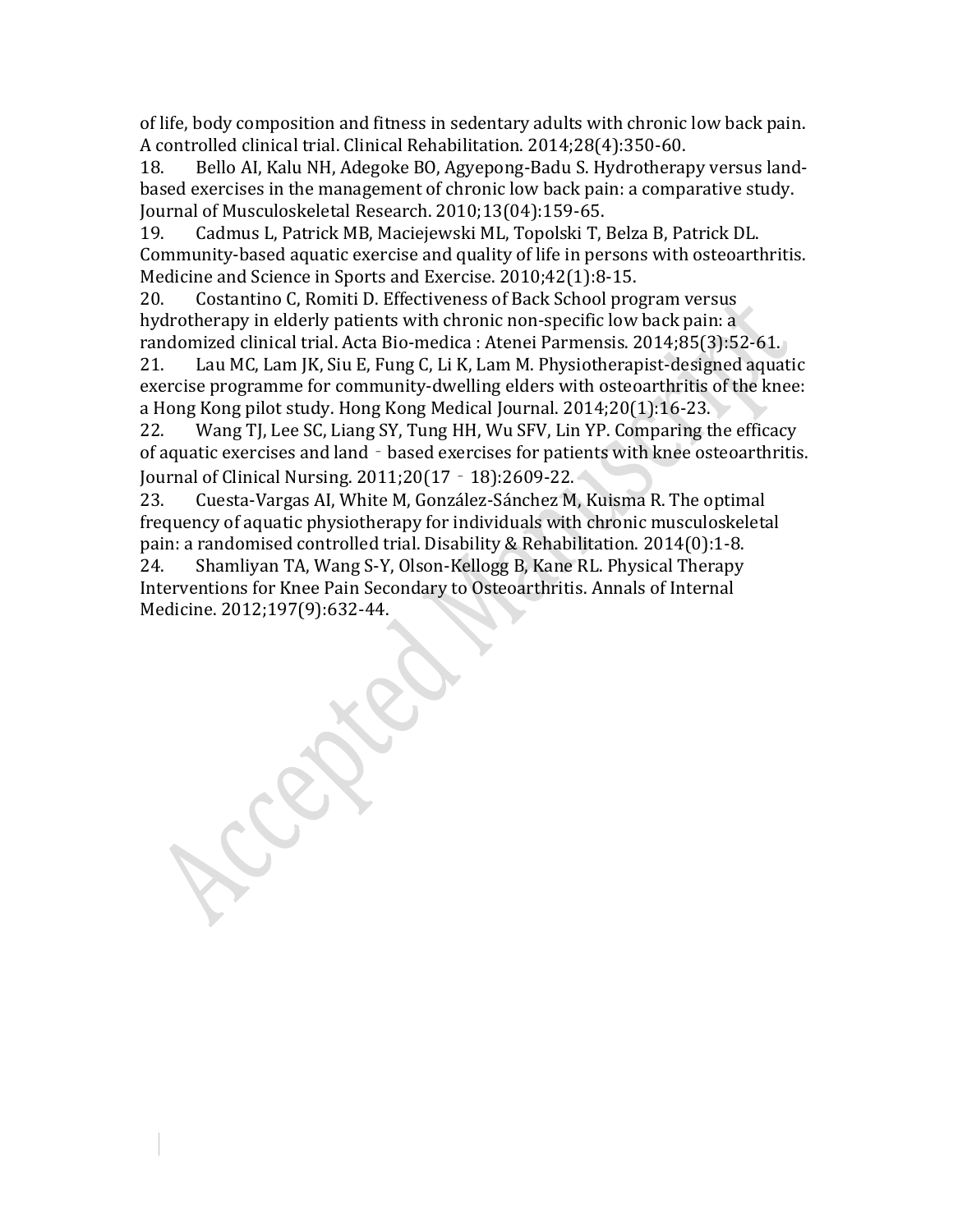| Database | Search Terms                | No. of   | No. Met        | No. After       | No. of         | ${\hbox{New}}$ |
|----------|-----------------------------|----------|----------------|-----------------|----------------|----------------|
|          |                             | Articles | Inclusion      | Exclusion       | Duplicates     | Articles       |
|          |                             | Found    | Criteria       |                 | Removed        |                |
| PubMed   | ("hydrotherapy" OR "aquatic | 279      | 18             | 261             | $\overline{0}$ | 18             |
|          | therapy" OR "water therapy" |          |                |                 |                |                |
|          | OR "aquatic physiotherapy"  |          |                |                 |                |                |
|          | OR "aquatic physical        |          |                |                 |                |                |
|          | therapy") AND ("well being" |          |                |                 |                |                |
|          | OR "wellbeing" OR "health"  |          |                |                 |                |                |
|          | OR "quality of life" OR     |          |                |                 |                |                |
|          | benefit*)                   |          |                |                 |                |                |
|          |                             |          |                |                 |                |                |
| PEDro    | Hydrotherapy AND well being | 25       | 3              | 22              | $\mathbf{1}$   | $\sqrt{2}$     |
|          |                             |          |                |                 |                |                |
|          | "Aquatic Physiotherapy"     | 18       | $\overline{5}$ | $\overline{13}$ | $\overline{2}$ | $\overline{3}$ |
|          |                             |          |                |                 |                |                |
|          | "Aquatic physical therapy"  | 10       | $\overline{3}$ | $\overline{7}$  | $\mathbf{1}$   | $\overline{2}$ |
|          |                             |          |                |                 |                |                |
|          | "hydrotherapy" AND          | 45       | $\mathbf{1}$   | 44              | $\mathbf{1}$   | $\mathbf{1}$   |
|          | "benefit*"                  |          |                |                 |                |                |
|          | "Aquatic therapy"           | 16       | $\overline{3}$ | 13              | $\overline{2}$ | 1              |
|          |                             |          |                |                 |                |                |
|          | "water therapy"             | 21       | $\mathbf{0}$   | 21              | $\overline{0}$ | $\overline{0}$ |
|          |                             |          |                |                 |                |                |
|          | "hydrotherapy" AND "quality | 113      | 11             | 102             | 8              | $\mathfrak{Z}$ |
|          | of life"                    |          |                |                 |                |                |

**TABLE 1.** Details of literature search: databases used and search terms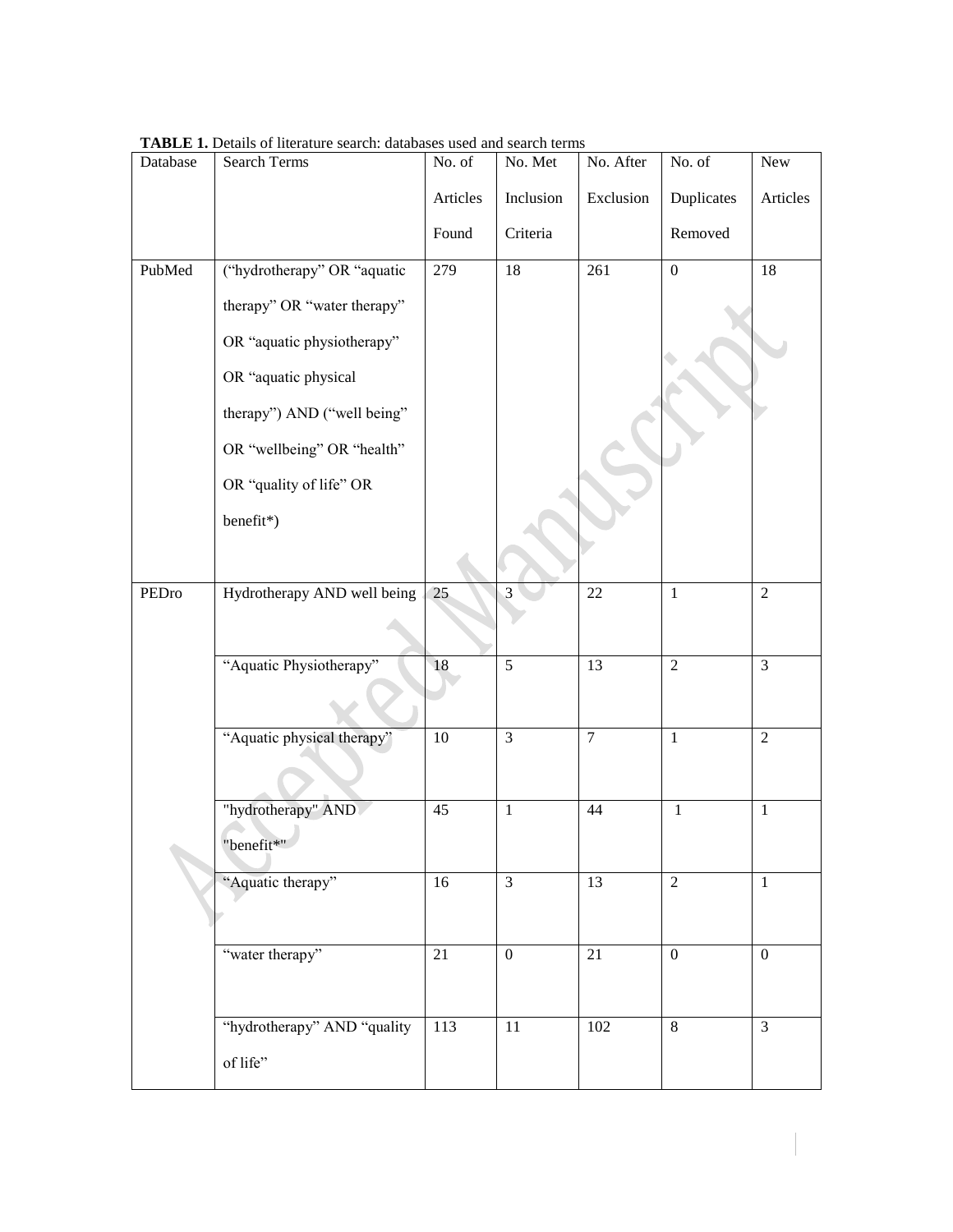| <b>EMBASE</b> | ("hydrotherapy" OR "aquatic   | 715            | 15           | 700 | $\overline{7}$   | $8\,$            |
|---------------|-------------------------------|----------------|--------------|-----|------------------|------------------|
|               | therapy" OR "water therapy"   |                |              |     |                  |                  |
|               | OR "aquatic physiotherapy"    |                |              |     |                  |                  |
|               | OR "aquatic physical          |                |              |     |                  |                  |
|               | therapy") AND ("well being"   |                |              |     |                  |                  |
|               | OR "wellbeing" OR "health"    |                |              |     |                  |                  |
|               | OR "quality of life" OR       |                |              |     |                  |                  |
|               | "benefit") NOT (fibromyalgia) |                |              |     |                  |                  |
|               |                               |                |              |     |                  |                  |
| Cochrane      | "hydrotherapy" OR "aquatic    | $\overline{7}$ | $\mathbf{1}$ | 6   | 1                | $\boldsymbol{0}$ |
| Library       | therapy" OR "water therapy"   |                |              |     |                  |                  |
|               | OR "aquatic physiotherapy"    |                |              |     |                  |                  |
|               | OR "aquatic physical therapy" |                |              |     |                  |                  |
| <b>CINAHL</b> | ("hydrotherapy" OR "aquatic   | 112            | 8            | 104 | 5                | 3                |
|               | therapy" OR "water therapy"   |                |              |     |                  |                  |
|               | OR "aquatic physiotherapy"    |                |              |     |                  |                  |
|               | OR "aquatic physical          |                |              |     |                  |                  |
|               | therapy") AND ("well being"   |                |              |     |                  |                  |
|               | OR "wellbeing" OR "health"    |                |              |     |                  |                  |
|               | OR "quality of life" OR       |                |              |     |                  |                  |
|               | "benefit") NOT (fibromyalgia  |                |              |     |                  |                  |
|               | OR "child*")                  |                |              |     |                  |                  |
|               |                               |                |              |     |                  |                  |
| Google        | ("hydrotherapy" OR "aquatic   | 57             | $\mathbf{1}$ | 56  | $\boldsymbol{0}$ | 1                |
| Scholar       | therapy" OR "water therapy"   |                |              |     |                  |                  |
|               | OR "aquatic physiotherapy"    |                |              |     |                  |                  |
|               | OR "aquatic physical          |                |              |     |                  |                  |
|               | therapy") AND ("well being"   |                |              |     |                  |                  |
|               |                               |                |              |     |                  |                  |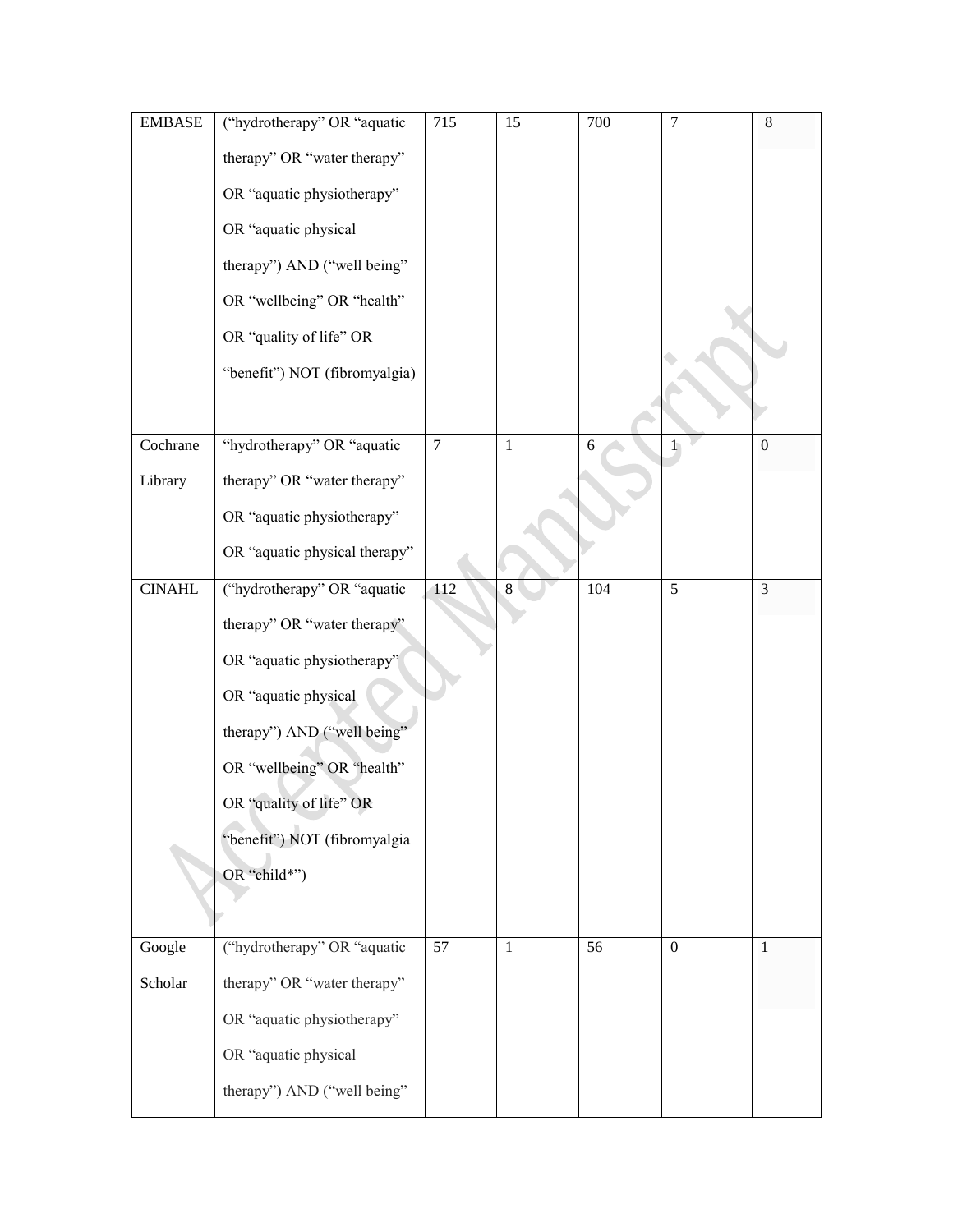| OR "wellbeing" OR "health" |  |  |  |
|----------------------------|--|--|--|
| OR "quality of life" OR    |  |  |  |
| "benefit")                 |  |  |  |

Acepted Maries it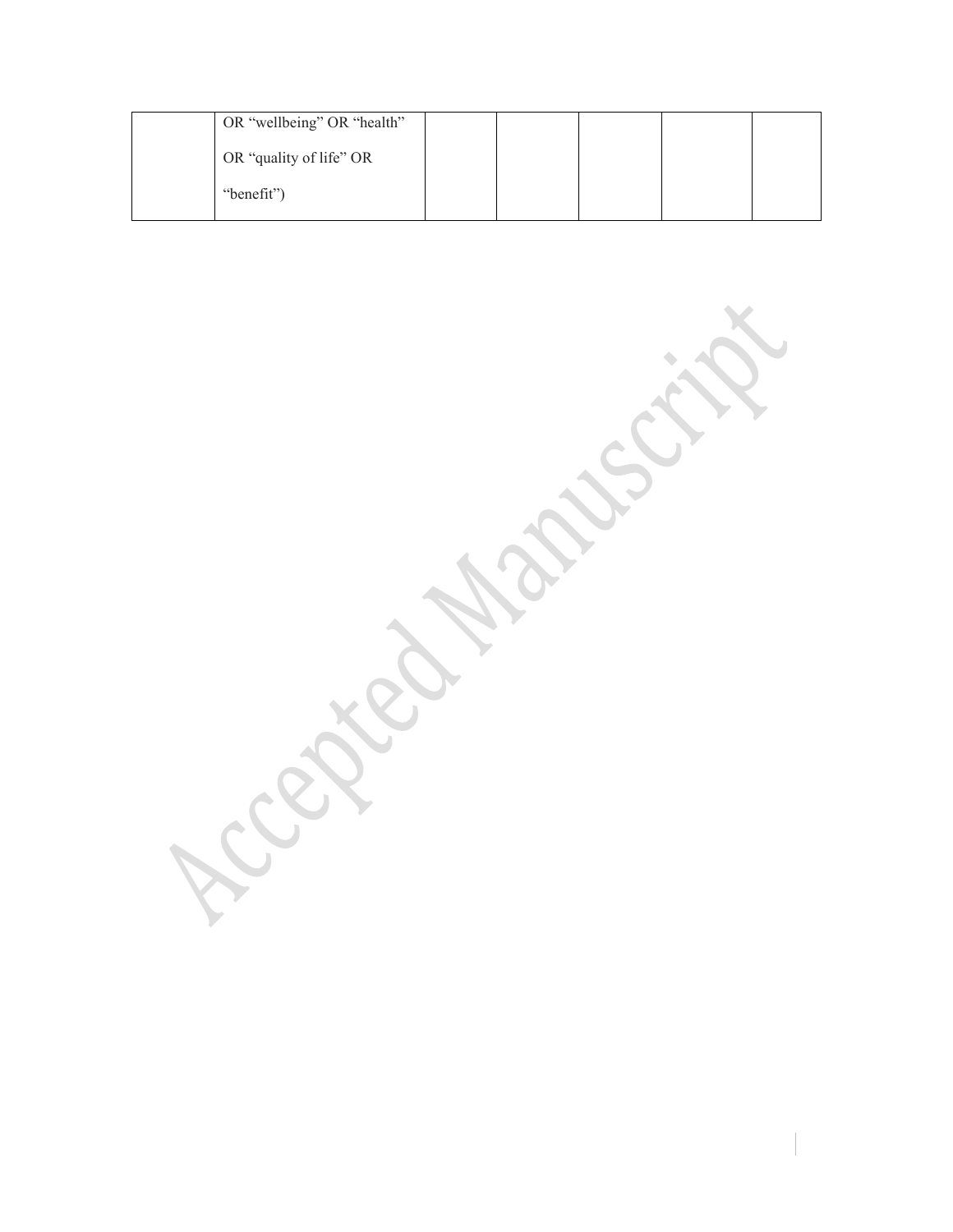| <b>Major Findings</b>                                                              | <b>Limitations</b>                                                                                                          | <b>CAS</b> |
|------------------------------------------------------------------------------------|-----------------------------------------------------------------------------------------------------------------------------|------------|
|                                                                                    |                                                                                                                             | (%)        |
| -Significant differences between control and                                       | -Selection bias: as unable                                                                                                  | 64         |
| hydrotherapy groups in pain (VAS), disability (ODI),                               | to randomize the                                                                                                            |            |
| QOL (P<0.001), BC (P<0.01) and health-related                                      | intervention groups                                                                                                         |            |
| fitness $(P<0.001)$                                                                | - Short intervention                                                                                                        |            |
| - AE: decreased back pain and disability. Increase in                              | length                                                                                                                      |            |
| SF-36 physical component score $(33.1 \pm 2.2 \text{ to } 43.7 \pm 1.0 \text{ m})$ | - Improvements seen                                                                                                         |            |
| 2.4). No significant difference in the SF-36 mental                                | may have been due to a                                                                                                      |            |
| component score $(53.7 \pm 2.1 \text{ to } 51.9 \pm 1.6)$                          | sedentary population                                                                                                        |            |
|                                                                                    |                                                                                                                             |            |
|                                                                                    |                                                                                                                             |            |
|                                                                                    |                                                                                                                             |            |
| - ODI for hydrotherapy (29.1 $\pm$ 3.6 to 16.4 $\pm$ 3.3) for                      |                                                                                                                             |            |
| control $(29.6 \pm 4.0 \text{ to } 31.7 \pm 3.6)$                                  |                                                                                                                             |            |
| - Significantly lower pain (VAS) was observed in                                   | - Small population size                                                                                                     | 61         |
| hydrotherapy $(6.50 \pm 1.52 \text{ to } 5.00 \pm 1.79)$ and LBE                   | - Short intervention                                                                                                        |            |
| $(5.83 \pm 1.72 \text{ to } 4.33 \pm 2.07)$ groups (P<0.05)                        | length                                                                                                                      |            |
| - Significant increase in MSFT (5.33±0.52 to                                       | - Study population                                                                                                          |            |
| 6.17±0.41) and MSET $(33.0\pm0.52 \text{ to } 2.00\pm0.00)$                        | consisted of more                                                                                                           |            |
| scores in hydrotherapy group ( $P=0.025$ and $P=0.046$ )                           | females then males                                                                                                          |            |
| respectively)                                                                      |                                                                                                                             |            |
| - Significantly higher PQOL in hydrotherapy $(6.7 \pm 1.7)$                        | - High dropout rates in                                                                                                     | 86         |
| at baseline) compared to control group $(6.5 \pm 1.5 \text{ at}$                   | hydrotherapy group                                                                                                          |            |
| baseline) $(P<0.01)$                                                               | - Self-reported height and                                                                                                  |            |
| - Where BMI was a mediator of this relationship                                    | weight could have caused                                                                                                    |            |
|                                                                                    | -VAS for hydrotherapy $(6.22 \pm 0.47)$ to $2.37 \pm 0.38$ )<br>and for control $(6.14 \pm 0.52 \text{ to } 6.42 \pm 0.43)$ |            |

**TABLE 2.** Major findings, limitations and critical analysis score (CAS) of included studies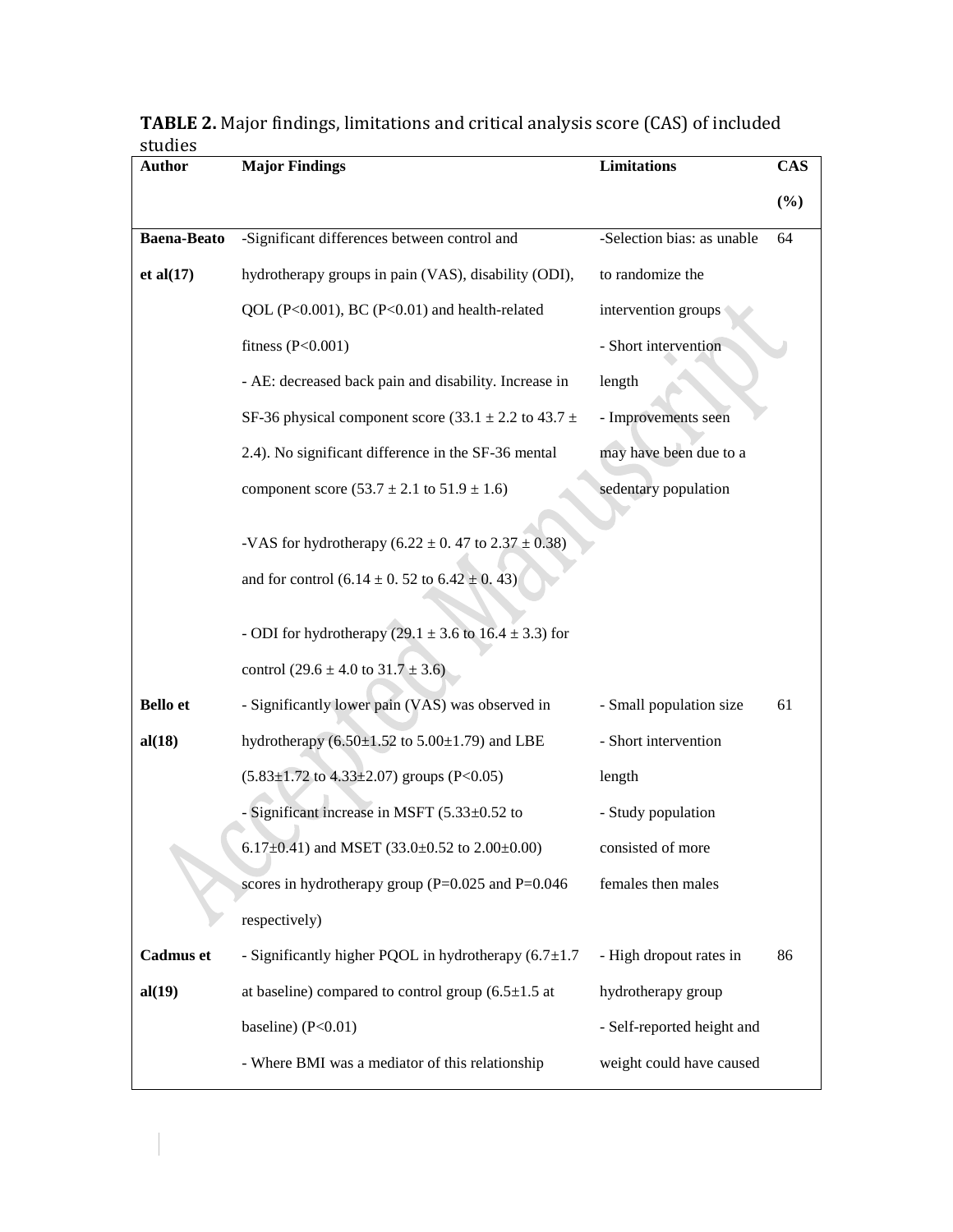|            | among obese individuals only (BMI $\geq$ 30; P< 0.01)                  | an error in BMI              |
|------------|------------------------------------------------------------------------|------------------------------|
|            |                                                                        | measurement                  |
|            |                                                                        | - Mediation analysis         |
|            |                                                                        | were limited by the          |
|            |                                                                        | modest main effect of        |
|            |                                                                        | hydrotherapy on PQOL         |
| Costantino | - Significant improvements were seen at 12weeks and                    | -Small sample size<br>68     |
| &          | 3month follow-up in hydrotherapy and LBE groups                        | - No true control group      |
| Romiti(20) | with RMDQ and SF-36 (P< $0.001$ )                                      |                              |
|            | - RMDQ for hydrotherapy $(10.22 \pm 2.40 \text{ to } 5.26 \pm 2.16)$   |                              |
|            | and LBE (9.59±3.08 to 6.33±2.48)                                       |                              |
|            | - SF-36 for hydrotherapy $(52.19 \pm 4.38 \text{ to } 66.37 \pm 3.66)$ |                              |
|            | and LBE (52.96±5.52 to 66.26±4.90)                                     |                              |
|            | - No statistically significant differences were seen                   |                              |
|            | with RMDQ and SF-36 scores between the groups                          |                              |
|            | (12weeks: $p=0.096$ , $p=0.925$ respectively and 3                     |                              |
|            | months: $p=0.202$ , $p=0.885$ respectively)                            |                              |
| Cuesta-    | - Statistically significant improvements in SF-12                      | - Selection Bias: only<br>82 |
| Vargas et  | physical and mental component scores when                              | one area of Spain was        |
| al(23)     | performing therapy 2 times (G2) and 3 times (G3) a                     | assessed                     |
|            | week                                                                   | -No control group            |
|            | - Physical component score for G2                                      |                              |
|            | $41.17 \pm 10.41$ (baseline) to $57.72 \pm 11.95$ (12-months)          |                              |
|            | and for G3 39.75±10.83 (baseline) to 58.64±12.71                       |                              |
|            | $(12$ -months)                                                         |                              |
|            |                                                                        |                              |
|            | - Mental component score for G2 47.46±10.65                            |                              |
|            | (baseline) to $75.50 \pm 14.86$ (12-months)                            |                              |
|            |                                                                        |                              |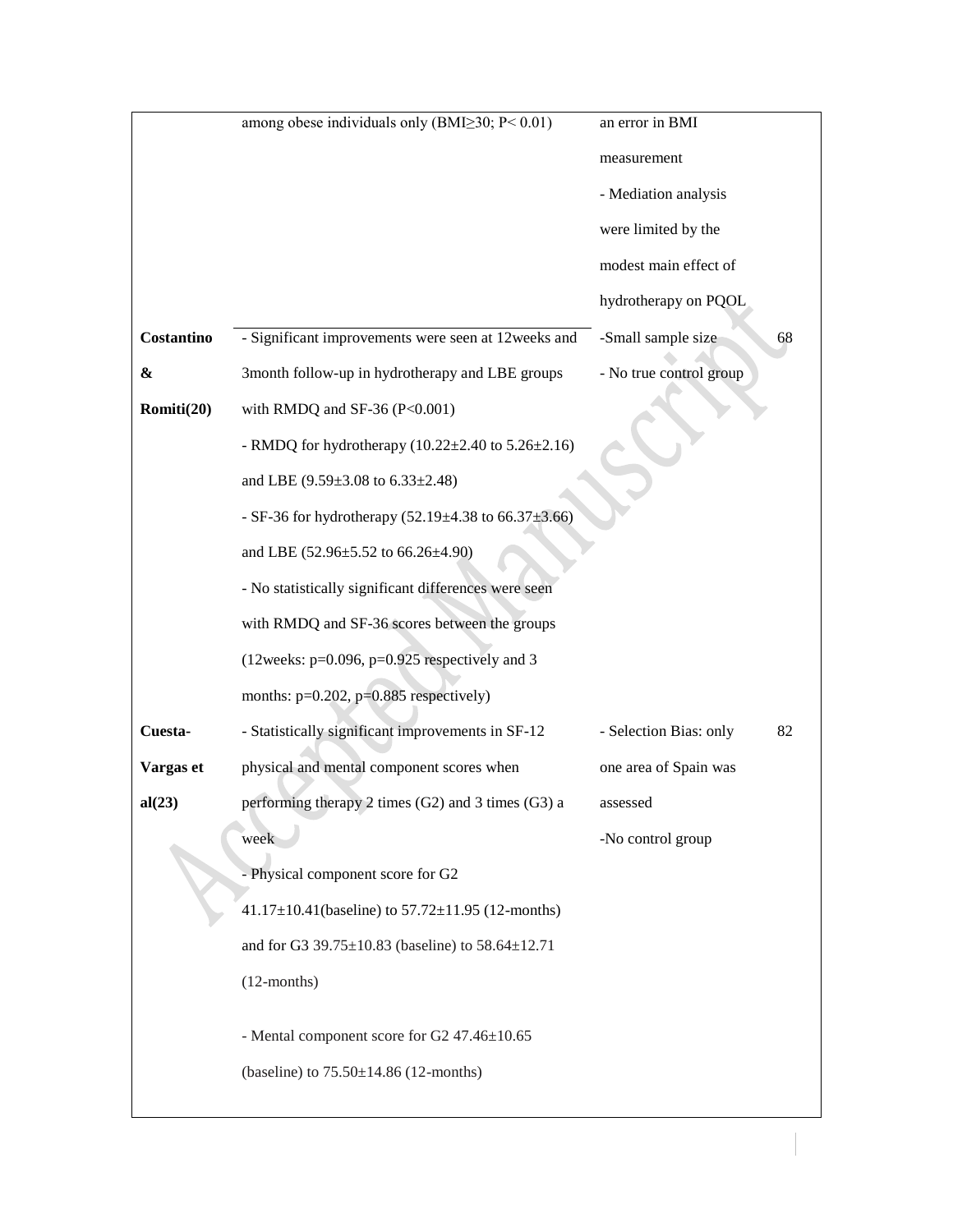|                  | - Statistically significant improvements in disability                 |                            |    |
|------------------|------------------------------------------------------------------------|----------------------------|----|
|                  | specific measures (RMDQ, NDI, WOMAC)                                   |                            |    |
|                  | - RMDQ for G2 7.85±4.77 (baseline) to                                  |                            |    |
|                  | $4.15 \pm 1.10(12$ -months and for G3 8.93 $\pm$ 6.45 (baseline)       |                            |    |
|                  | to $4.83 \pm 1.39(12$ -months)                                         |                            |    |
|                  | - NDI for G2 21.87±12.86(baseline) to 3.96±3.85(12-                    |                            |    |
|                  | months) and for G3 $23.82 \pm 14.30$ (baseline) to                     |                            |    |
|                  | $4.91 \pm 2.91$ (12-months)                                            |                            |    |
|                  | - WOMAC for G2 $25.51 \pm 16.15$ (baseline) to                         |                            |    |
|                  | 7.17±18.02 (12-months) and for G3 15.30±19.28                          |                            |    |
|                  | (baseline) to $6.35\pm3.81$ (12-months)                                |                            |    |
| Han et           | - Statistically significant changes in pain (VAS)                      | - Small sample size        | 46 |
| al(14)           | (P<0.01) and maximal peak torque of trunk flexors                      | - Non-functional measure   |    |
|                  | $(P<0.05)$ and extensors $(P<0.05)$ was seen for the                   | of trunk muscle strength   |    |
|                  | hydrotherapy group                                                     | was used                   |    |
|                  | - VAS for hydrotherapy $(6.52 \pm 3.45 \text{ to } 6.52 \pm 3.45)$     | - Validity and reliability |    |
|                  |                                                                        | of the Cybex-770 is        |    |
|                  | and control $(6.09 \pm 4.33 \text{ to } 5.89 \pm 4.42)$ after 10 weeks | unknown                    |    |
|                  | Peak torque trunk flexion for hydrotherapy (33.12 $\pm$                |                            |    |
|                  | 7.89 to $33.12 \pm 7.89$ ) and control (32.46 $\pm$ 12.75 to           |                            |    |
|                  | $36.80 \pm 13.54$ ) after 10 weeks                                     |                            |    |
|                  | - Peak torque trunk extension for hydrotherapy $(2.98 \pm$             |                            |    |
|                  | 8.96 to $12.98 \pm 8.96$ after 10 weeks) and control                   |                            |    |
|                  | $(13.26 \pm 6.43 \text{ to } 13.26 \pm 6.43)$ after 10 weeks           |                            |    |
| Lau et al $(21)$ | - Decreased used of analgesics to manage pain                          | - No control group         | 61 |
|                  | $(P=0.004)$                                                            | - Short intervention       |    |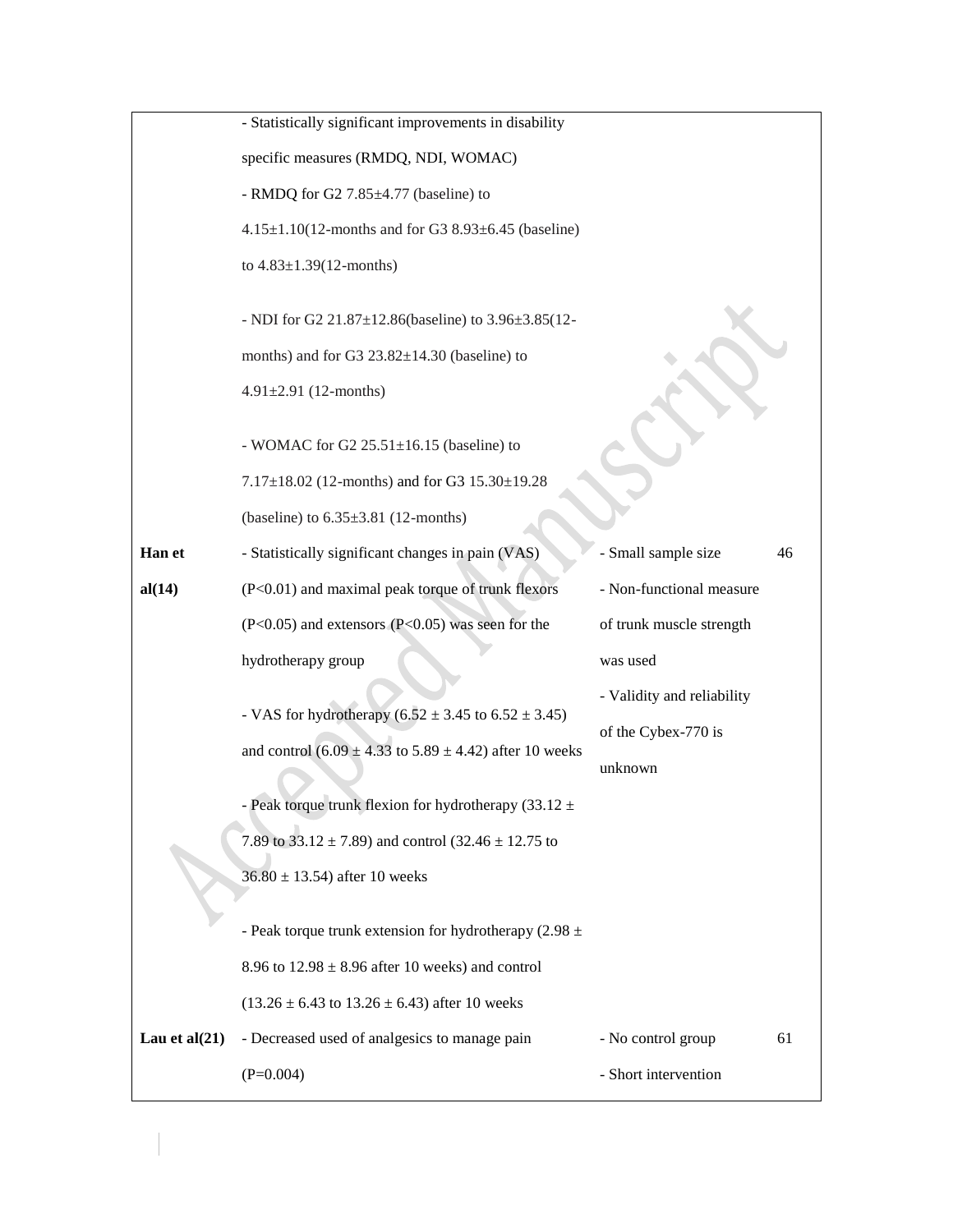|         | - Where reported use of analgesics was 19 to 4 pre- to                     | length                      |    |
|---------|----------------------------------------------------------------------------|-----------------------------|----|
|         | post-test                                                                  | - Co-interventions could    |    |
|         | - Decreased knee and thigh swelling (P=0,002 and                           | have affected results       |    |
|         | P<0.001 respectively), increased MS (P<0.001),                             | - Recruitment bias          |    |
|         | decreased pain at end range knee flexion (P<0.05) and                      | -Objective measures         |    |
|         | increased knee ROM (P<0.01)                                                | were performed by an        |    |
|         | -Significant improvement in mobility $(0.5 \text{ to } 0.0)$ , pain        | un-blinded practitioner     |    |
|         | $(2.8 \text{ to } 1.5)$ and mood $(1.0 \text{ to } 0.0)$ (P=0.002, P=0.001 |                             |    |
|         | and $P=0.003$ respectively) were observed using                            |                             |    |
|         | CAIMS <sub>2</sub>                                                         |                             |    |
| Lim et  | -Reduction in BMI in hydrotherapy and LBE groups                           | Short duration              | 96 |
| al(15)  | (P<0.05), no change in the control occurred                                | - Low intensity             |    |
|         | - Significant change in pain interference in                               | - Did not look at the       |    |
|         | hydrotherapy group $(25.9 \pm 15.0 \text{ to } 17.3 \pm 11.1)$             | reliability and validity of |    |
|         | ( $p<0.05$ ), compared to LBE ( $20.5 \pm 12.2$ to                         | bioelectric impedance       |    |
|         | $16.61 \pm 10.8$ ) and control (22.0 ± 15.5 to 23.1 ± 16.1)                | analysis                    |    |
|         | groups                                                                     |                             |    |
|         | - A slight increase in SF-36 physical component score                      |                             |    |
|         | in the hydrotherapy $(34.4 \pm 7.4 \text{ to } 38.8 \pm 7.7)$ and LBE      |                             |    |
|         | group $(35.3 \pm 7.0 \text{ to } 40.4 \pm 7.9)$ (P<0.05) and a small       |                             |    |
|         | increase in SF-36 mental component score in                                |                             |    |
|         | hydrotherapy group only $(47.3 \pm 12.1)$ to $54.8 \pm 8.8$ )              |                             |    |
|         | (P<0.05)                                                                   |                             |    |
|         | - A slight increase in WOMAC in hydrotherapy                               |                             |    |
|         | $(35.1 \pm 11.3 \text{ to } 20.9 \pm 9.9)$ and LBE $(33.6 \pm 12.6)$       |                             |    |
|         | groups $(P<0.05)$                                                          |                             |    |
| Wang et | - Significant decrease in pain (KOOS) in hydrotherapy                      | - Recruitment bias:         | 89 |
| al(22)  | $(61 \pm 20 \text{ to } 72 \pm 18)$ (P<0.001 at 6 and 12 weeks) and        | participants were           |    |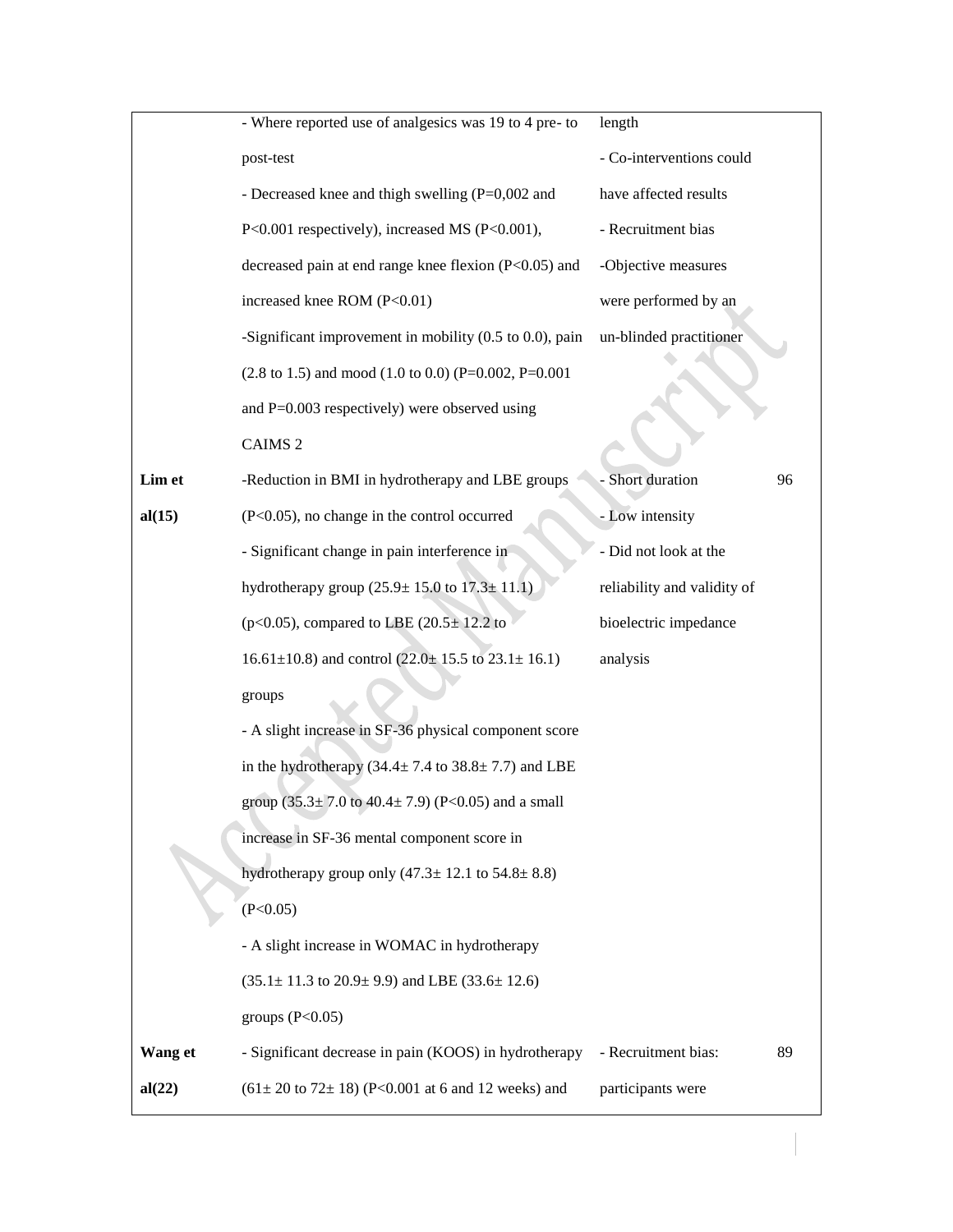| LBE $(65 \pm 14 \text{ to } 76 \pm 15)$ groups $(P=0.002 \text{ and } P<0.001$ | recruited from           |
|--------------------------------------------------------------------------------|--------------------------|
| at 6 and 12 weeks respectively) compared to the                                | community and sport      |
| control (66 $\pm$ 18 to 68 $\pm$ 18) group                                     | centers vs. clinical     |
| - Significant improvements found in with                                       | setting                  |
| sports/recreation, QOL, knee ROM and 6MWT in                                   | - Selection bias         |
| both hydrotherapy and LBE group, but not the control                           | - Short intervention     |
| group using KOOS outcome measure                                               | length                   |
| - QOL results for hydrotherapy ( $67\pm13$ to $73\pm12$ ) and                  | - Uncontrolled variables |
| for LBE $(73\pm12 \text{ to } 74\pm11)$                                        | may have affected        |
| - No significant difference occurred between                                   | differences between the  |
| hydrotherapy and LBE groups                                                    | interventions            |

*Abbreviations: Visual Analog Scale (VAS), Oswestry Disability Index (ODI), Quality of life (QOL), Landbased exercise (LBE), Body Composition (BC), Modified Schober Flexion Technique (MSFT), Modified Schober Extension Technique (MSET), Perceived Quality of Life (PQOL), Body Mass Index (BMI), Roland Morris Disability Questionnaire (RMDQ), Neck Disability Index (NDI), Western Ontario and McMaster osteoarthritis index (WOMAC, Knee Injury and Osteoarthritis Outcome Score (KOOS), Muscle strength (MS), range of motion (ROM), Western Ontario and McMaster osteoarthritis index (WOMAC), six-minute walk test (6MWT)*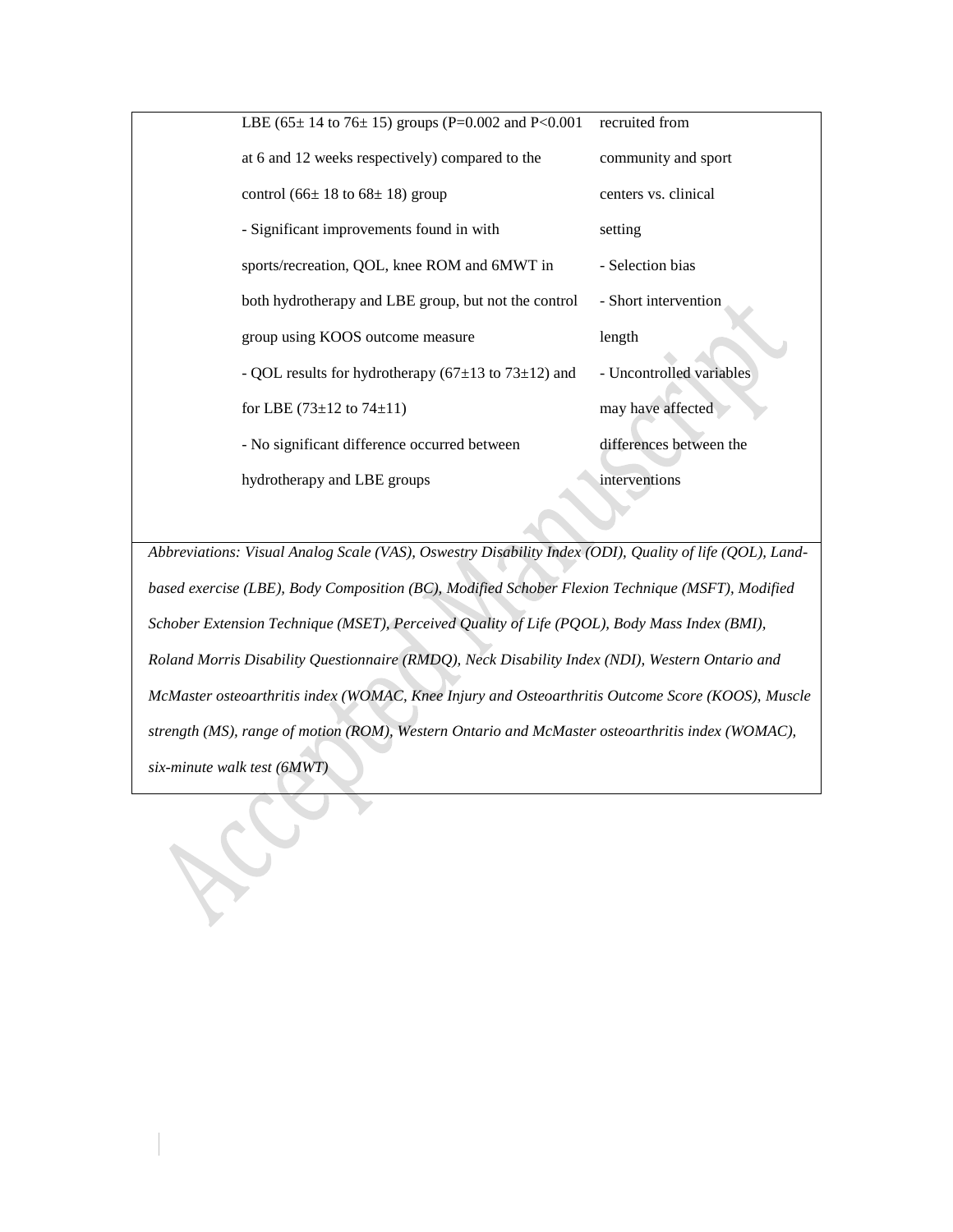| <b>Author</b>      | No. of Subjects       | <b>Outcomes</b>    | <b>Duration of Intervention</b> | Water       |
|--------------------|-----------------------|--------------------|---------------------------------|-------------|
| (Year)             | and $Age(y) \pm SD$   | Assessed           | (weeks) and Session             | temperature |
|                    |                       |                    | <b>Length x No. of Sessions</b> | (C)         |
|                    |                       |                    | per Week                        |             |
| <b>Baena-Beato</b> | Hydrotherapy:         | - Pain             | $8\,$                           | $29 \pm 1$  |
| et al(17)          | $n=21, 50.9+9.6$      | -QOL               | 55 to 60mins x 5                |             |
|                    | Control: n=17,        | -BC                |                                 |             |
|                    | $46.2 + 9.8$          | -Health Related    |                                 |             |
|                    |                       | Fitness            |                                 |             |
| Bello et al(18)    | Hydrotherapy:         | -Pain              | $\sqrt{6}$                      | 32-34       |
|                    | $n=6, 53.0 \pm 8.67$  | -Trunk flexibility | 45-60mins x 2                   |             |
|                    | LBE: $n=6$ ,          | - flexion and      |                                 |             |
|                    | $52.8 \pm 12.37$      | extension          |                                 |             |
| <b>Cadmus</b> et   | Hydrotherapy:         | -QOL               | 20                              | 29-33       |
| al(19)             | $n=124, 65.7 \pm 5.9$ | -Self-Efficacy     | 45-60mins x 2-5                 |             |
|                    | Control: $n=125$ ,    | - Disability       |                                 |             |
|                    | $66.0 \pm 6.1$        | - Activity         |                                 |             |
|                    |                       | Limitation         |                                 |             |
|                    |                       | -Depression        |                                 |             |
| Costantino &       | Hydrotherapy:         | Pain               | 12                              | Not stated  |
| Romiti(20)         | $n=27, 73.30\pm3.55$  | $-$ QOL            | 60mins x 2                      |             |
|                    | LBE: $n=27$ ,         |                    |                                 |             |
|                    | $73.63 \pm 3.36$      |                    |                                 |             |
| Cuesta-            | $G2:n=58,$            | -Pain              | 52                              | 29-30       |
| Vargas et          | $50.04 \pm 12.20$     | -QOL               | G2: 60mins x 2                  |             |
| al(23)             | G3: $n=58$ ,          |                    | G3: 60mins x 3                  |             |
|                    |                       |                    |                                 |             |

# **TABLE 3.** Characteristics of included studies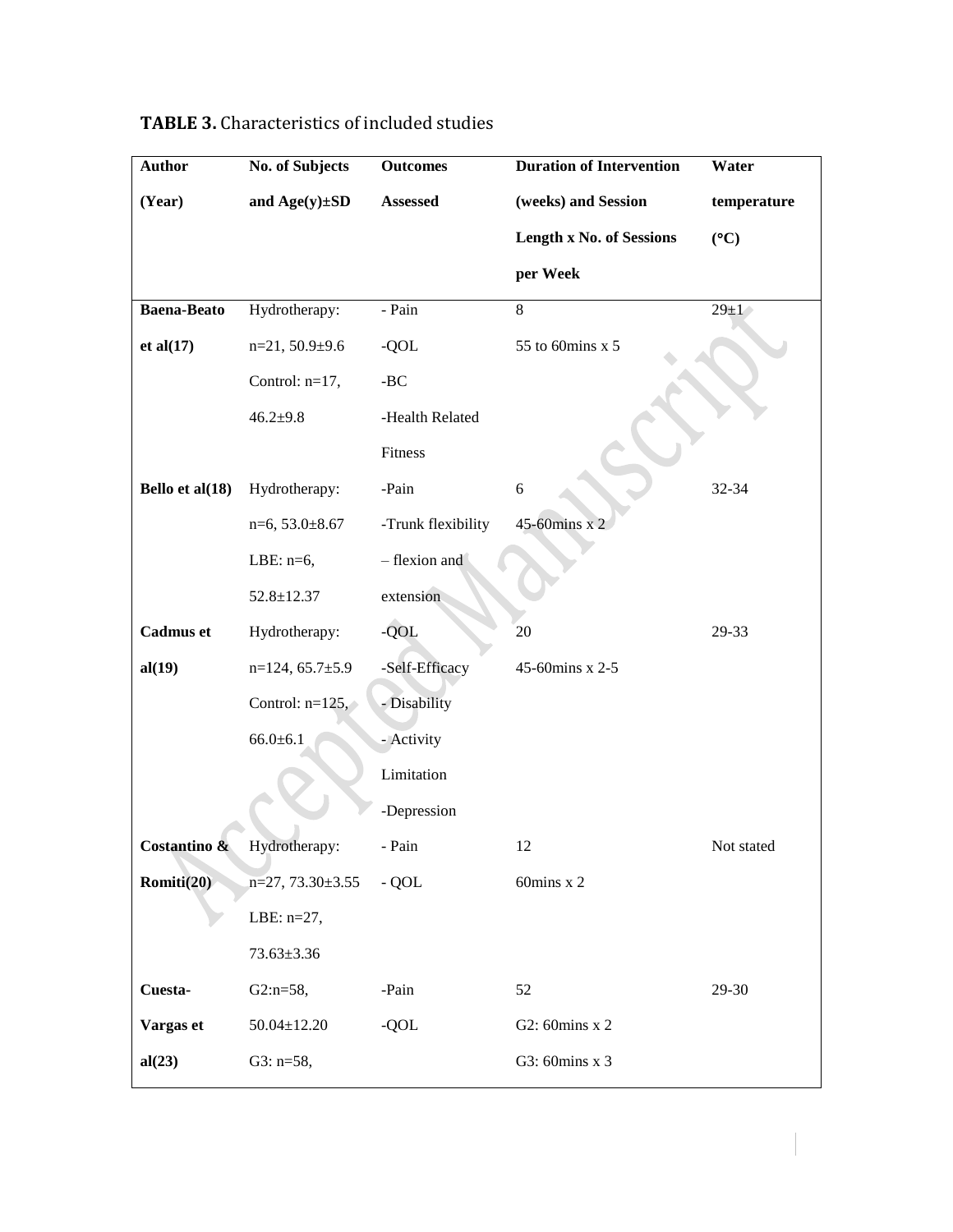|                  | 47.38±15.39          |                    |                          |            |
|------------------|----------------------|--------------------|--------------------------|------------|
| Han et al $(14)$ | Hydrotherapy:        | - Pain             | $10\,$                   | Not stated |
|                  | $n=9, 61.2 \pm 3.3$  | - Peak torque      | $50 \mathrm{mins}$ x $5$ |            |
|                  | Control: n=10,       | trunk flexion      |                          |            |
|                  | $60.8 \pm 5.0$       | - Peak torque      |                          |            |
|                  |                      | trunk extension    |                          |            |
| Lau et al $(21)$ | Hydrotherapy:        | -BMI               | $10\,$                   | Not stated |
|                  | $n=20, 72 \pm 2$     | -History of knee   | $50$ mins x 2            |            |
|                  |                      | pain and           |                          |            |
|                  |                      | management         |                          |            |
|                  |                      | -Self-reported use |                          |            |
|                  |                      | of analgesics      |                          |            |
|                  |                      | $-QOL$             |                          |            |
|                  |                      | -Functional        |                          |            |
|                  |                      | exercise capacity  |                          |            |
|                  |                      | - LL Strength      |                          |            |
|                  |                      | -Balance           |                          |            |
|                  |                      | - Knee ROM         |                          |            |
| Lim et al $(15)$ | Hydrotherapy:        | - $\mathbf{BW}$    | $\,8\,$                  | 34         |
|                  | $n=26, 65.7\pm8.9$   | - BMI              | 40mins x 3               |            |
|                  | LBE: $n=25$ ,        | -Pain              |                          |            |
|                  | $67.7 \pm 7.7$       | - Disability       |                          |            |
|                  | Control: $n=24$      | $-$ QOL            |                          |            |
|                  | $63.3 \pm 5.3$       |                    |                          |            |
| Wang et          | Hydrotherapy:        | - Pain             | 12                       | 30         |
| al(22)           | $n=26, 66.7 \pm 5.6$ | $-$ QOL            | 60mins x 3               |            |
|                  | LBE: n=26,           | - $ROM$            |                          |            |
|                  | $68.3 \pm 6.4$       | -Functional        |                          |            |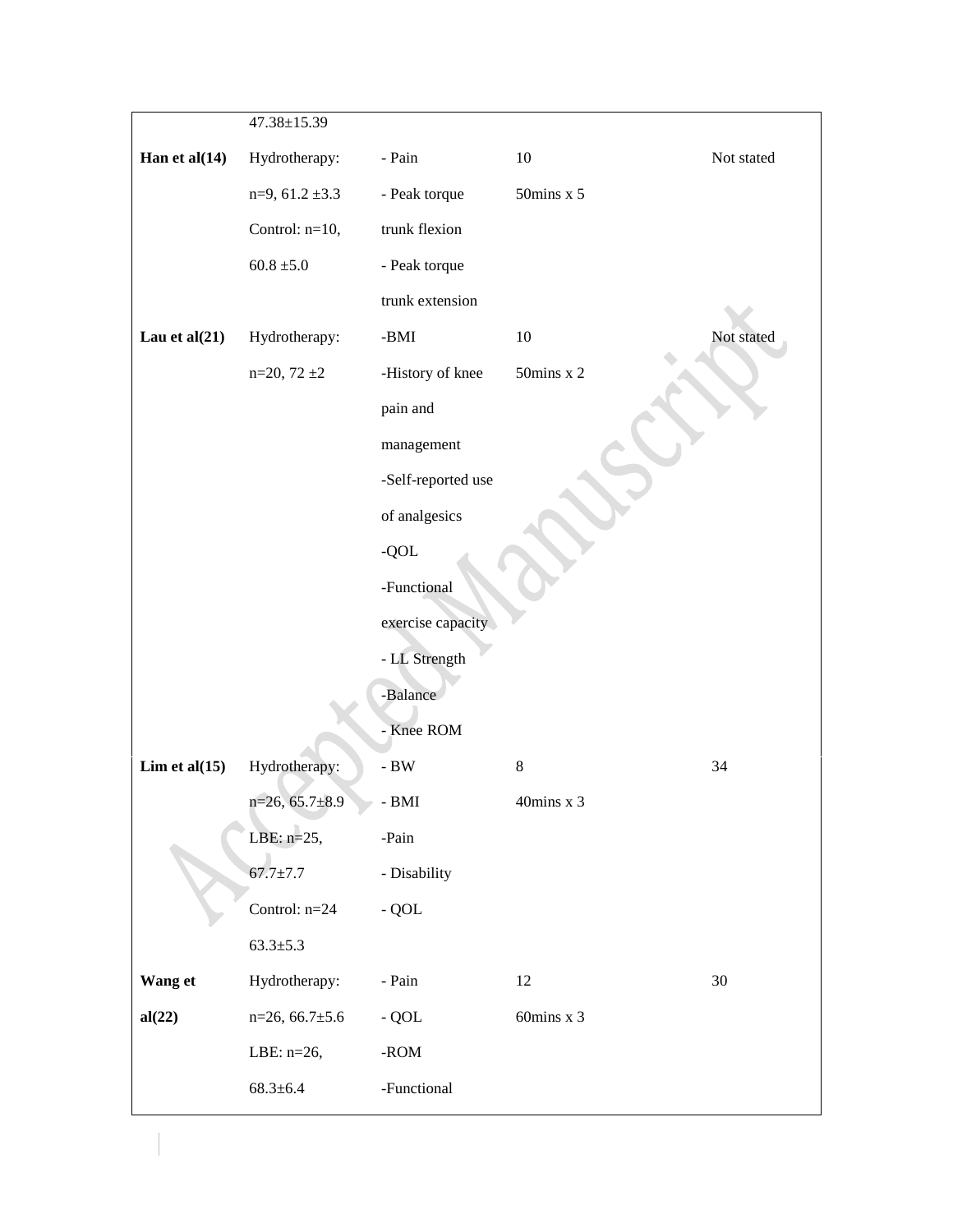Control: n=26, exercise capacity

67±5.9

*Abbreviations: Quality of Life (QOL), Body Composition (BC), Land-based exercise (LBE), Body Mass Index (BMI), Lower limb (LL), Range of motion (ROM), Body Weight (BW).*